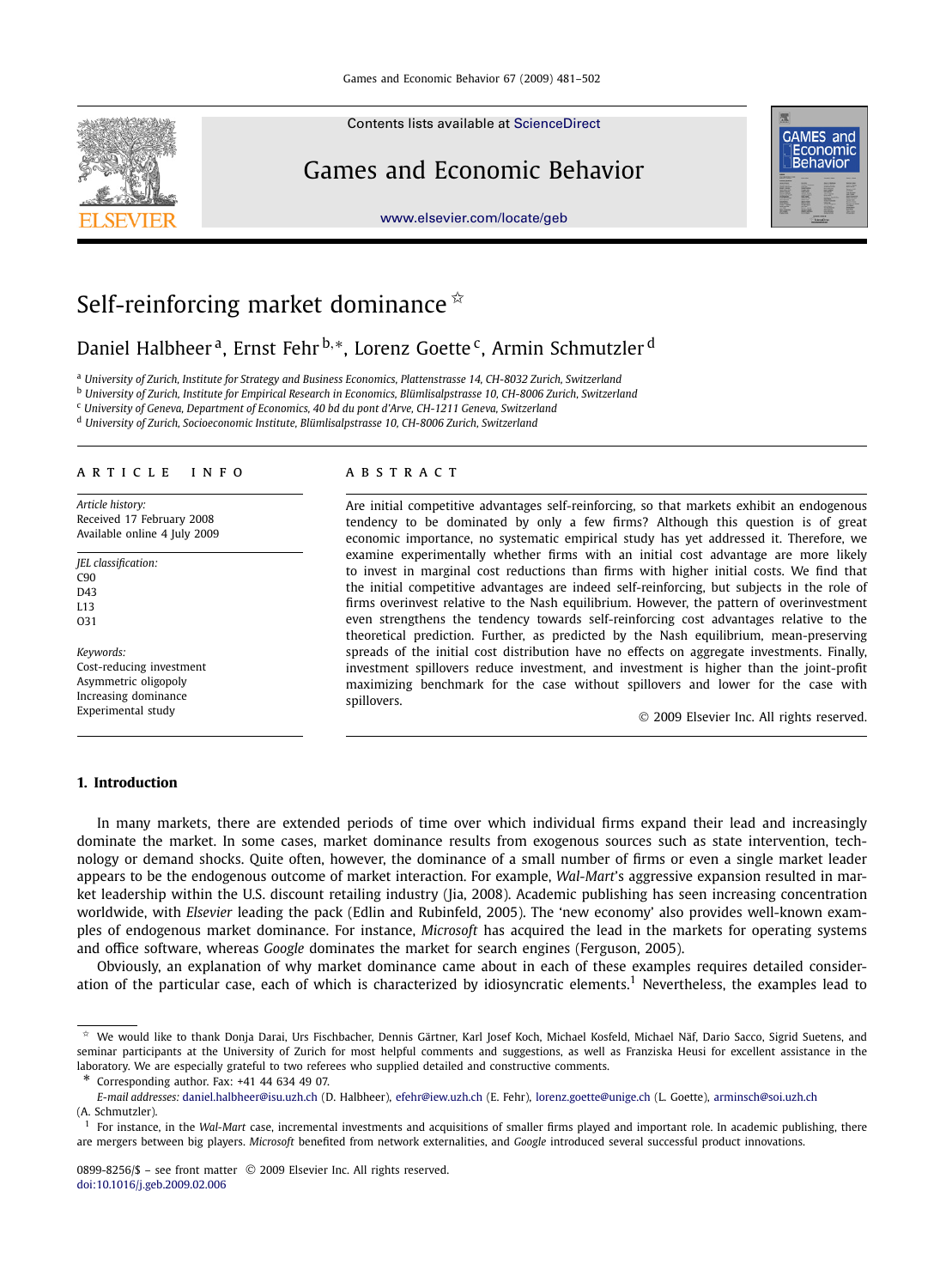a common question: are there any "natural" forces that explain why firms can so often maintain or even expand an initial lead, that is, why initial advantages of firms might be self-reinforcing, thereby leading to an extension of the initial lead? To identify such a force in the simplest possible way, it is useful to consider a setting with a fixed number of firms that have different efficiency levels (different levels of marginal costs).<sup>2</sup> Now suppose that the firms can invest into marginal cost reductions which increases both the output and the mark-up that they can command in product-market equilibrium.<sup>3</sup> Typically, these two beneficial effects of lower marginal costs are mutually reinforcing: the higher mark-up is worth more when output is high, and conversely, the higher output is worth more when the mark-up is high. As a result of these *demandmarkup complementarities*, firms that already have a high market share benefit more from an increase in their efficiency level than firms with a relatively low share, thus giving them a greater incentive to invest than their lagging competitors.

This kind of mechanism lies at the heart of most explanations of self-reinforcing dominance.<sup>4</sup> In spite of the fact that convincing explanations for self-reinforcing dominance can be given, it is by no means true that there is a universal tendency for markets to move in this direction. Commercial jet aircraft production, for instance, has seen several changes in market leadership since World War II (Sutton, 1998). In the PC market, *IBM* lost its initial dominance in the nineteen eighties (Stavins, 1995). These counterexamples are not necessarily evidence for a contradiction of theories of self-reinforcing dominance. Indeed, authors such as Athey and Schmutzler (2001) have pointed out that countervailing forces may well limit the power of increasing dominance. For instance, when imitation is cheap, catching up with a leader may be much less costly than expanding a lead. Then, even when demand-markup complementarities make cost reductions more attractive for leaders, the fact that any given cost reduction is easier to achieve for laggards may well mean that increasing dominance does not arise.

Unfortunately, in a given market environment, it is hard to be sure on purely theoretical grounds about whether economic fundamentals are indeed such that self-reinforcing dominance should emerge or whether countereffects should dominate. Moreover, markets are typically subject to many exogenous influences (that may favor or hinder increasing dominance), which makes it difficult to attribute the development of dominance to an endogenous self-reinforcing process.<sup>5</sup>

To see whether economic agents respond to the incentives leading to self-reinforcing dominance, it is therefore important to control for potential exogenous shocks and, at the same time, to guarantee that the setting is such that the forces in favor of increasing dominance dominate over potential countervailing forces. Finding such a clean setting in real-world markets is difficult. Therefore, it is unsurprising that the empirical analysis of self-reinforcing dominance essentially reduces to anecdotal evidence. In laboratory experiments, however, it is possible to control for the above-mentioned confounding factors. In the following, we therefore present an experiment that tests whether demand-markup complementarities indeed lead to increasing dominance. In doing so, we provide, to our knowledge, the first experimental analysis of increasing dominance.6

We study a simple version of a two-stage model of R&D competition that has received considerable attention in the literature. In this model, oligopolistic firms that potentially differ in their initial marginal costs first carry out cost-reducing investments which may or may not have positive spillover effects for the competitors. Then they engage in Cournot competition.<sup>7</sup>

To address the issue of self-reinforcing dominance, we clearly require asymmetric treatments where subjects have different initial efficiency levels. In these asymmetric treatments, we assume that there are three types of firms, namely leaders, followers and laggards (in decreasing order of marginal costs). We compare the investment levels of the three types of players in the asymmetric treatments. As the theoretical model underlying our experiment displays demand-markup complementarities, it predicts *increasing dominance*, the property whereby the more efficient firm tends to increase its lead by investing more into cost-reduction than the competitors.<sup>8</sup> Technically, this prediction is an immediate implication of the structural properties of the game: (i) actions (investments) are strategic substitutes, and (ii) a higher own state (efficiency level) and lower states of the competitors increase the marginal effect of the action on profits. In any game with these properties high-state firms choose higher actions, which implies increasing dominance in the specific context of our investment game (see Theorem 1 in Athey and Schmutzler, 2001). The evidence provides overwhelming support for the conclusion of this general result, and thus, in our specific context, for increasing dominance. Both in the spillover and in the no-spillover treatments, leaders invest more than followers and followers invest more than laggards. This result suggests that, in a dynamic context, market dominance would emerge endogenously, as small initial asymmetries would tend to reinforce each other. Importantly, increasing dominance comes out even more strongly in the lab than theory would suggest. Subjects have

<sup>&</sup>lt;sup>2</sup> Aydemir and Schmutzler (2008) identify similar forces in a setting where acquisitions and entry are allowed.<br> $\frac{3}{2}$  Similar arguments can be mode for product quality improvements

<sup>3</sup> Similar arguments can be made for product quality improvements.

<sup>4</sup> Athey and Schmutzler (2001) make the point most explicitly, but the models of Flaherty (1980) and Budd et al. (1993) rely on similar forces. Similar effects are also present when a higher output involves lower costs because of learning-by doing (Cabral and Riordan, 1994) or when it enhances demand because of network effects.

 $5$  These exogenous influences may well be responsible for the fact that, in many industries, leadership changes emerge in the very long run.

 $6$  Even beyond the issue of increasing dominance, the experimental analysis of R&D investment games is rare. Isaac and Reynolds (1988) and Suetens (2005) deal with issues of appropriability, Silipo (2005) and Zizzo (2002) investigate patent races.

 $^7$  Similar two-stage Cournot models have, for instance, been used by Brander and Spencer (1983), d'Aspremont and Jacquemin (1988), Suzumura (1992), and Leahy and Neary (1997).

<sup>8</sup> In the terminology of Athey and Schmutzler (2001), this would be *weak* increasing dominance. Note that we assume away potential countervailing forces by making the marginal costs of investment independent of previous investments.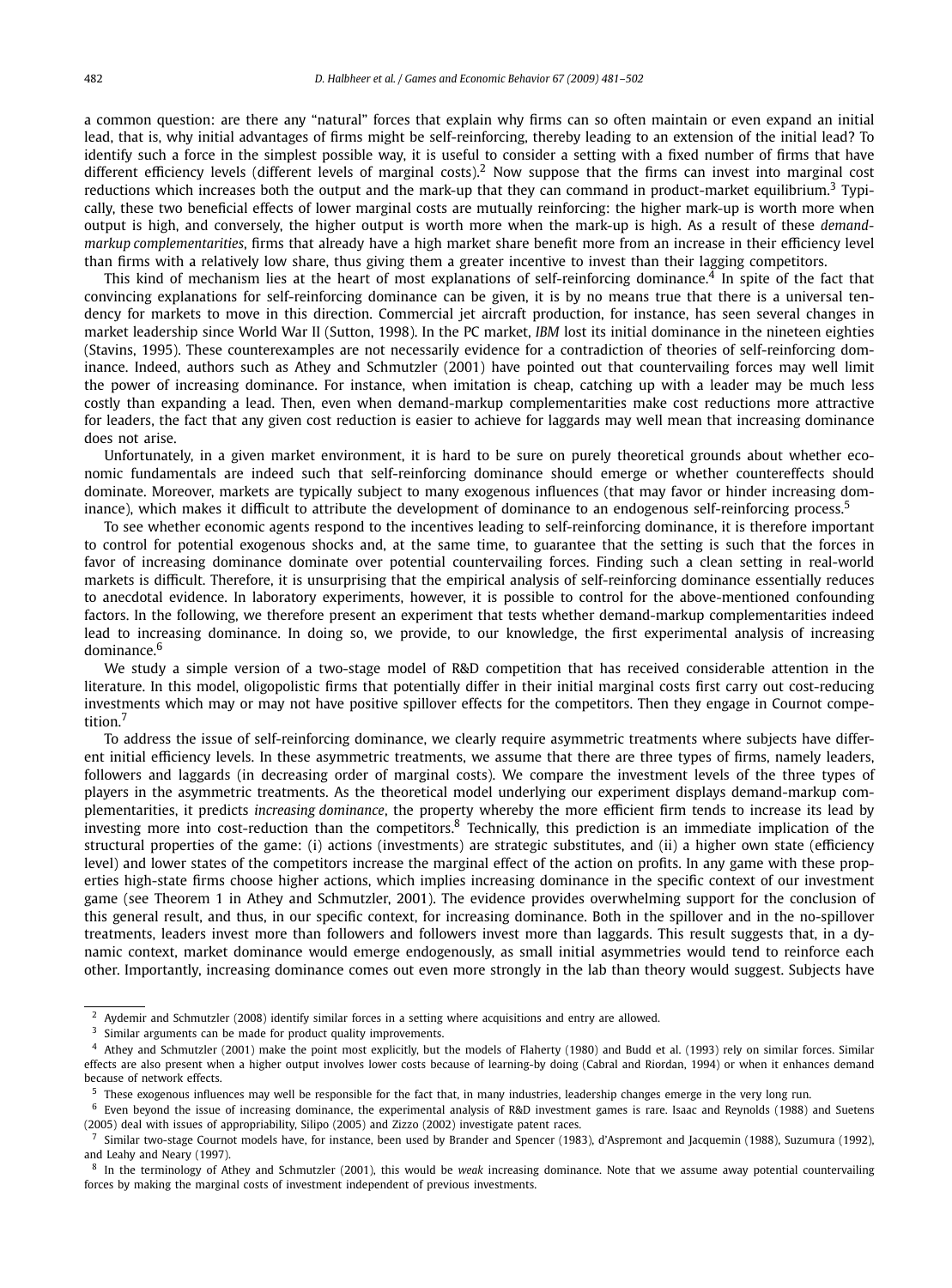a tendency to overinvest relative to the Nash equilibrium, and this tendency is more pronounced the more efficient subjects initially are, that is, the lower their marginal costs. Thus the difference between the investments of more efficient and less efficient firms in the laboratory is greater than in the Nash equilibrium.

We vary treatments in three dimensions. In a first variation, we compare our asymmetric treatments with symmetric treatments where firms are initially identical. This allows us to address a fundamental issue in the analysis of R&D decisions, namely the relation between the "technological gap" (Aghion et al., 2001) and aggregate investment activity. Suppose one group of firms has lower marginal costs whereas another group has higher marginal costs, but the average efficiency is the same as in a reference situation with symmetric firms. Should aggregate investment in the latter "neck-to-neck" case be higher than in the former leader–laggard case?<sup>9</sup> Theoretically, this is not obvious. On the one hand, with demand-markup complementarities, the leaders have higher investment incentives; on the other hand, the laggards have lower incentives, so that the aggregate effect is unclear. In the Cournot model underlying our analysis, the two effects exactly cancel out, so that investments are independent of the technological gap. Our experiments confirm the prediction, no matter whether we allow for spillovers or not.

A second variation concerns the appropriability of investments. We compare treatments where cost reductions have no spillovers on competitors with those where they do. This allows us to ask whether imperfect appropriability of investments indeed reduces subjects' inclination to invest, as standard theory would predict (Spence, 1984). This is another theoretical result which has proved hard to confirm with field data: for instance, the disincentive effect of spillovers is not discernible in the data set employed by Levin (1988). He provides possible explanations why, contrary to the prediction of Spence's model, investment is not discouraged by the high levels of spillover in electronics-based industries. Our experiments clearly show that lower appropriability reduces investments, which supports theory.10 The comparison of the spillover and the no-spillover treatment leads to another interesting observation. In both treatments, subjects overinvest relative to the Nash prediction. As investments have negative externalities in the no-spillover case and positive externalities in the spillover case, behavior is thus more cooperative than the Nash prediction suggests in the no-spillover case and less cooperative in the spillover case.<sup>11</sup> In the paper, we suggest an explanation of this phenomenon that relies on social preferences.

Our third and final treatment variation is exclusively motivated by robustness considerations. We consider both lowefficiency and high-efficiency treatments, which differ in the initial average level of marginal cost. Our results are robust with respect to this treatment variation.

A striking feature of our analysis is that the deviations from the Nash equilibrium are, albeit significant, fairly small. In fact, given the complex nature of the experiment, it is surprising how close the outcome is to the Nash equilibrium, no matter whether we are considering treatments with or without spillovers, and symmetric or asymmetric cases.

The remainder of the paper is organized as follows. Section 2 introduces the analytical framework. Section 3 formulates the testable hypotheses. Section 4 describes the experimental design. Section 5 contains the results. Section 6 concludes.

#### **2. Analytical framework**

The analytical framework that we require for the experimental analysis combines features of the two-stage model of d'Aspremont and Jacquemin (1988) with the dynamic analysis of Athey and Schmutzler (2001): the ex-ante heterogeneity between firms that is central to the latter paper is introduced into the static framework of d'Aspremont and Jacquemin.

Our model is deliberately designed to capture the essence of the strategic interaction in investment models. Like d'Aspremont and Jacquemin, we therefore consider only one period of investment. Even though this might seem to be at odds with our objective of understanding important aspects of dynamic investment behavior, there are several reasons why we proceeded in this fashion. First, most importantly, the basic forces towards high investments of relatively efficient firms that show up in a fully dynamic model are already present in a one-period version of the model, so that the subgame perfect equilibrium of the dynamic game also satisfies increasing dominance with respect to initial efficiency levels. Intuitively, in the static version leaders invest more because they benefit more from demand/markup-increases; in the dynamic version they also take the effects of their investments in future rounds of the investment game into account. However, these long-term considerations reinforce the short-term considerations, because any given improvement of the initial position in a future investment game is more valuable for a firm that starts out ahead of the others. Second, while a dynamic version of the game is implementable in principle, the strategic complexity of the situation is likely to lead to informational overload in an experimental context. Third, our approach of considering only one period per game allows us to obtain more observations.

<sup>&</sup>lt;sup>9</sup> The influence of the technological gap on investment incentives plays a central role in Aghion et al.'s (2001) analysis of the relation between competition and innovation. However, they consider a setting with differentiated price competition.

<sup>&</sup>lt;sup>10</sup> Suetens (2005) also shows that lack of appropriability has negative effects on investment, but she only considers a symmetric Cournot duopoly setting. Isaac and Reynolds (1988) have a similar result in a stochastic invention model.

<sup>&</sup>lt;sup>11</sup> Andreoni (1995) comes to similar conclusions for privately provided public goods.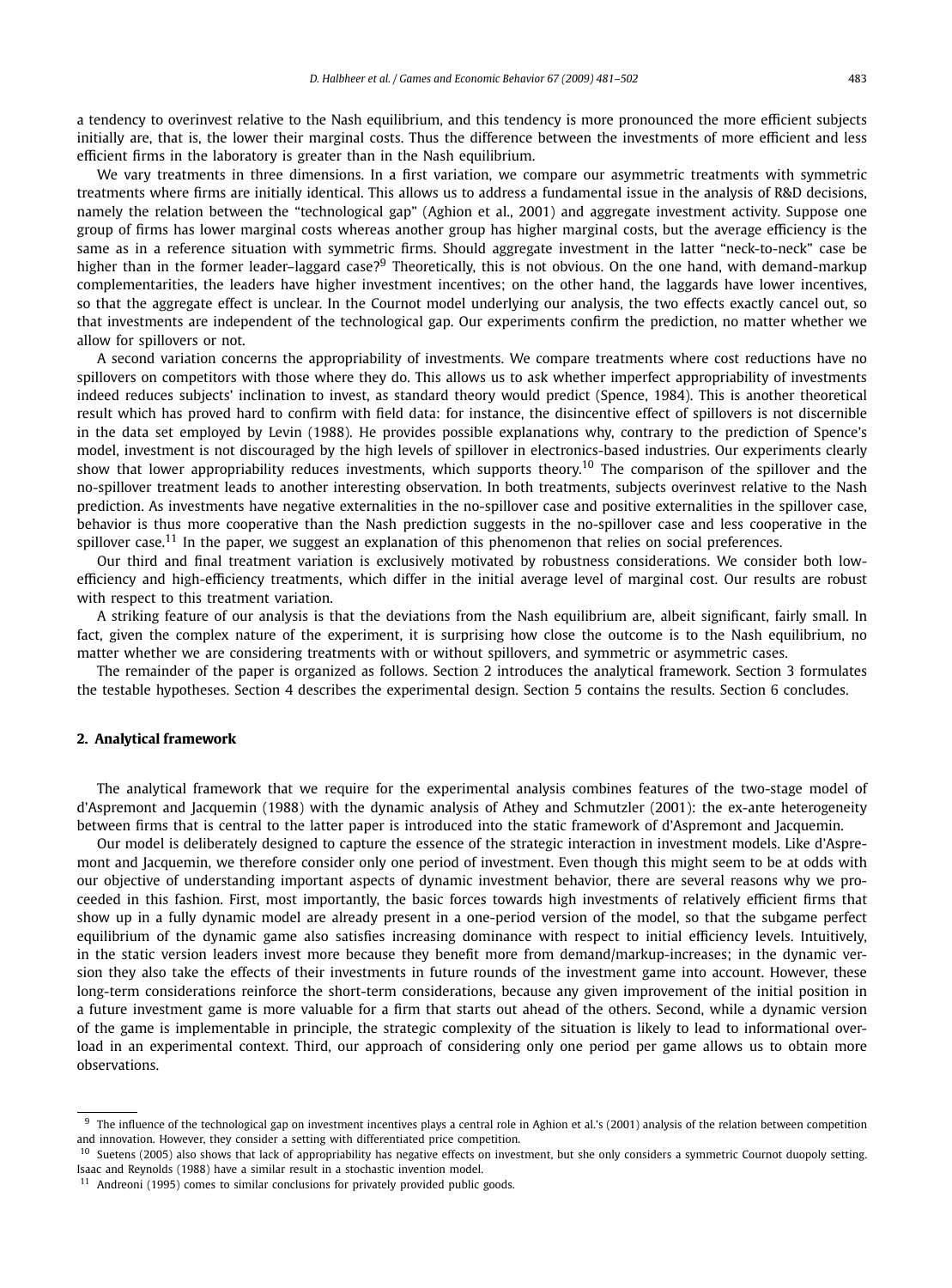*2.1. Setup*

We consider an oligopolistic industry with a finite number of  $I \geqslant 2$  firms producing a homogeneous product. Let  $p =$ *a* − *Q* be the inverse demand function, where *p* and *Q* denote, respectively, the price and the aggregate output of this product. Firms engage in two-stage competition. In the first stage, each firm *i* chooses an investment in marginal cost reduction. In the second stage, firms compete à la Cournot in the product market.

We assume that firm *i* initially has marginal cost  $c - Y_0^i$  for some exogenous reference level *c* of marginal costs in the industry, so that  $Y_0^i$  is interpreted as the initial (exogenous) efficiency level of firm *i*. In the first stage, given  $Y_0 =$  $(Y_0^1, \ldots, Y_0^l)$ , each firm *i* takes an investment decision,  $y^i$ , and we let  $\mathbf{y} \equiv (y^1, \ldots, y^l)$ . In the second stage, firm *i* has marginal costs

$$
c^i = c - Y_1^i,\tag{1}
$$

where  $Y_1^i$  is the efficiency level at the beginning of this stage.

Firm *i*'s efficiency level at the beginning of the product market stage depends on its initial efficiency level, on own investment, and possibly also on each competitor's investment in marginal cost reduction. More specifically, firm *i*'s efficiency level is

$$
Y_1^i = Y_0^i + y^i + \lambda \sum_{j \neq i} y^j, \quad \text{with } \lambda \in [0, 1]. \tag{2}
$$

Here, the parameter *λ* captures spillovers at the industry level, that is, it provides an inverse measure of the overall level of appropriability. If  $\lambda = 0$ , there are no spillovers, whereas if  $\lambda = 1$ , each firm's investments are shared completely. Obviously, for  $0 < \lambda < 1$ , the spillovers are imperfect.<sup>12</sup>

The investment cost function for a direct reduction in marginal costs is given by

$$
k(yi) = \kappa (yi)2, \text{ with } \kappa > 0.
$$

Thus, the function displays increasing marginal costs. $13$ 

When firms choose their investments **y** in the first stage, they can either do so non-cooperatively or cooperatively. In both cases, we solve the game using backward induction.

#### *2.2. The second stage*

At the beginning of the second-stage game,  $Y_1 \equiv (Y_1^1, \ldots, Y_1^l)$  summarizes the firms' efficiency levels, which correspond to marginal costs  $\mathbf{c} \equiv (c^1, \ldots, c^l)$ . It is well known that equilibrium outputs in the linear Cournot model with heterogenous firms are given by

$$
q^{i}(\mathbf{c}) = \frac{a - I c^{i} + \sum_{j \neq i} c^{j}}{I + 1}.
$$

Substituting  $c^i = c - Y_1^i$  from (1) and letting  $\alpha \equiv a - c$  denote the net-demand parameter, equilibrium output levels as a function of efficiency levels can be expressed as

$$
q^{i}(\mathbf{Y}_{1}) = \frac{\alpha + IV_{1}^{i} - \sum_{j \neq i} Y_{1}^{j}}{I + 1}.
$$

An immediate implication is that equilibrium product market profits are given by

$$
\pi^{i}(\mathbf{Y}_{1}) = \left(\frac{\alpha + IV_{1}^{i} - \sum_{j \neq i} V_{1}^{j}}{I + 1}\right)^{2}.
$$
\n(3)

# *2.3. The first stage*

Eq. (3) gives the equilibrium product market profits in the second-stage game as a function of the first-stage outcome, summarized by **Y**1. To obtain an expression for firm *i*'s net profit in terms of cost reductions and the parameters, we substitute the efficiency levels by the corresponding expression given in (2) and subtract the costs of investing. After rearranging, firm *i*'s net profit reads

$$
\Pi^{i}(\mathbf{y}; \mathbf{Y}_{0}, \alpha, \lambda, \kappa, I) = \left(\frac{\alpha + IY_{0}^{i} - \sum_{j \neq i} Y_{0}^{j} + (I + \lambda(1 - I))Y^{i} + (2\lambda - 1)\sum_{j \neq i} Y^{j}}{I + 1}\right)^{2} - \kappa (Y^{i})^{2}.
$$
\n(4)

<sup>&</sup>lt;sup>12</sup> In the duopoly case, Eq. (2) includes the model of d'Aspremont and Jacquemin (1988) if the firms' initial efficiency levels are zero. In the more general framework of Athey and Schmutzler (2001), Eq. (2) provides a simple explicit specification of firm *i*'s state dynamics.

<sup>&</sup>lt;sup>13</sup> Note that this cost function depends only on investments and not on initial efficiency levels.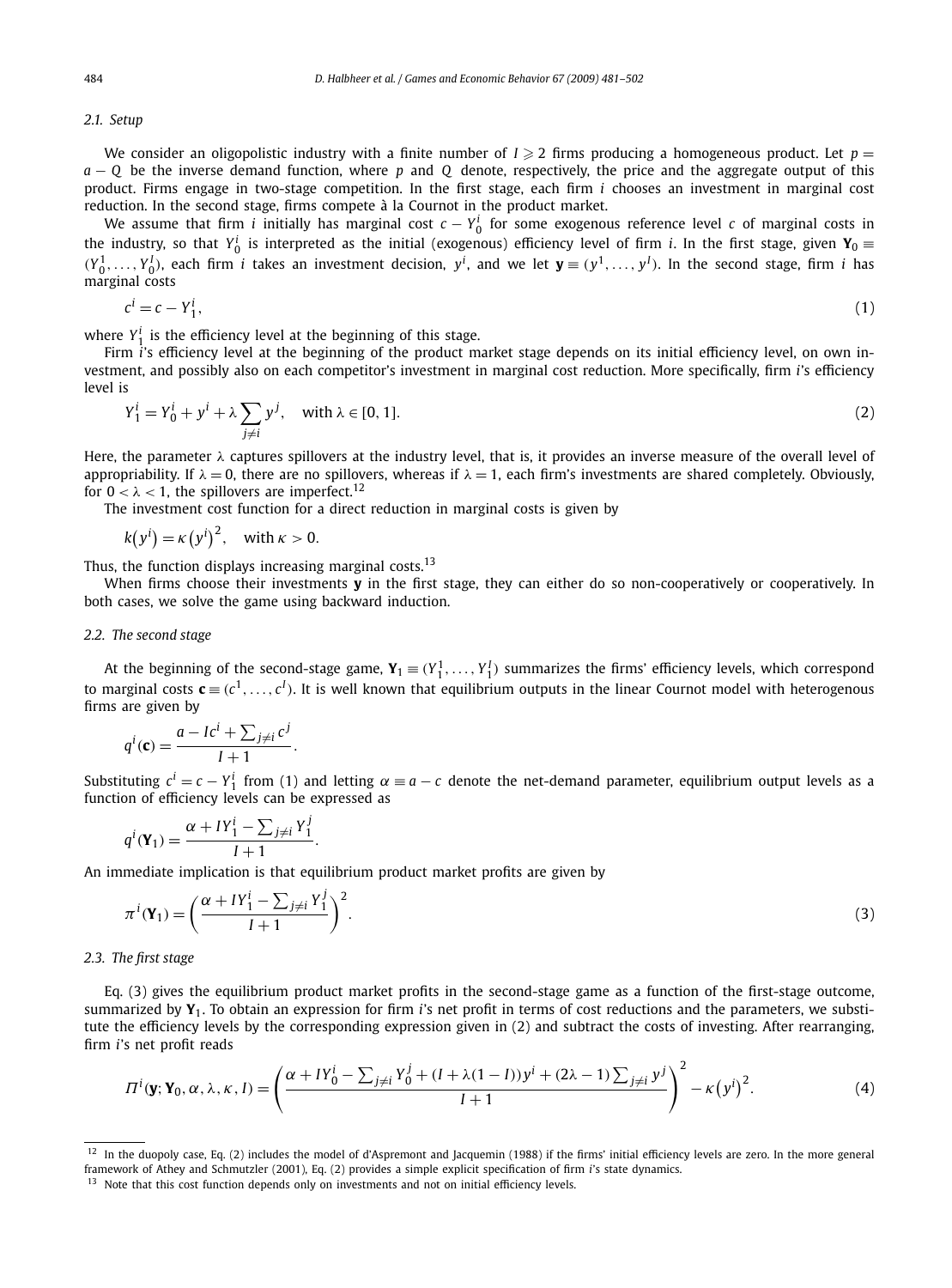Assuming positive outputs, differentiating firm *i*'s net profit with respect to  $y<sup>j</sup>$  implies

$$
\text{sign}\left(\frac{\partial \Pi^i}{\partial y^j}\right) = \text{sign}(2\lambda - 1),
$$

which gives rise to the following observation:

**Observation 1.** The game is characterized by negative (positive) externalities if the spillover parameter  $\lambda$  is smaller (larger) than 0.5, *as a marginal increase of a rival's investment reduces* (*increases*) *firm i's net profit.*

To understand this observation, note that an increase in the investment of a competitor affects a firm through two channels. First, there is a negative effect of facing a more efficient competitor. Second, there is a positive effect of becoming more efficient by obtaining spillovers. For *λ <* 0*.*5, the negative effect dominates; for values of *λ >* 0*.*5, the positive effect does.

We now proceed to determine the subgame-perfect equilibrium investments.

#### *2.4. The subgame-perfect equilibrium*

Assuming that the firms choose their investments non-cooperatively, firm *i*'s optimal investment decision, taking the decisions of the other firms **y**−*<sup>i</sup>* as given, solves

$$
\max_{y^i\geqslant 0} \Pi^i(y^i, \mathbf{y}^{-i}; \mathbf{Y}_0, \alpha, \lambda, \kappa, I).
$$

In the subsequent analysis, we proceed under the assumption that second-order and stability conditions hold.<sup>14</sup> Reflecting the quadratic objective function, firm *i*'s best-response function is linear and shown in Appendix A to be of the form

$$
R^{i}(\mathbf{y}^{-i}) = \phi^{i} - \frac{\Pi_{ij}^{i}}{\Pi_{ii}^{i}} \sum_{j \neq i} y^{j}, \quad \text{with } \phi^{i} > 0,
$$

where subscripts denote partial derivatives. Note that firm *i*'s output depends only on the sum of the opponents' outputs.<sup>15</sup> This property of the Cournot game allows us to present the game to the subjects in matrix form.

In Appendix A, we provide a closed-form solution for the equilibrium investment levels. Substituting these quantities in the corresponding expression above yields firm *i*'s equilibrium output level, the product market profit, and the net profit attained in equilibrium.

#### *2.5. Implications*

In this section, we shall derive three testable implications of the theory. The first result addresses increasing dominance and shows that more efficient firms invest more in equilibrium than their competitors. The proposition thus provides the core of an argument for self-reinforcing concentration.<sup>16</sup>

**Proposition 1** (Increasing dominance). For all  $i \neq j$ ,  $Y_0^i > Y_0^j$  implies  $y^{i^*} > y^{j^*}$ .

## **Proof.** See Appendix A. □

To understand the intuition, it is important to note two key properties of firm *i*'s net profit function given in (4), namely

$$
\frac{\partial^2 \Pi^i}{\partial Y_0^i \partial y^i} > 0 \quad \text{and} \quad \frac{\partial^2 \Pi^i}{\partial Y_0^j \partial y^i} < 0. \tag{5}
$$

The first property is very intuitive once one takes the underlying oligopoly model into account: other things equal, firms with high initial efficiency level  $Y^i_0$  have high demand (mark-up). The profit gain from increasing mark-up (demand) by

$$
\operatorname{sign}\left(\frac{\partial R^i(\mathbf{y}^{-i})}{\partial y^j}\right) = \operatorname{sign}(T_{ij}^i) = \operatorname{sign}(2\lambda - 1),
$$

<sup>14</sup> A formal statement of these conditions is provided in Appendix A.

<sup>15</sup> Moreover, using the second order condition,

so that reaction curves are downward sloping if *λ <* 0*.*5 (i.e., investments are strategic substitutes) and upward sloping if *λ >* 0*.*5 (i.e., investments are strategic complements). If *λ* = 0*.*5, the firms' investment choices are independent of rivals' actions. The proof of the last equality is provided in Appendix A. <sup>16</sup> Increasing dominance can also be derived from more general results in Athey and Schmutzler (2001); the remaining results we provide are novel for the asymmetric case.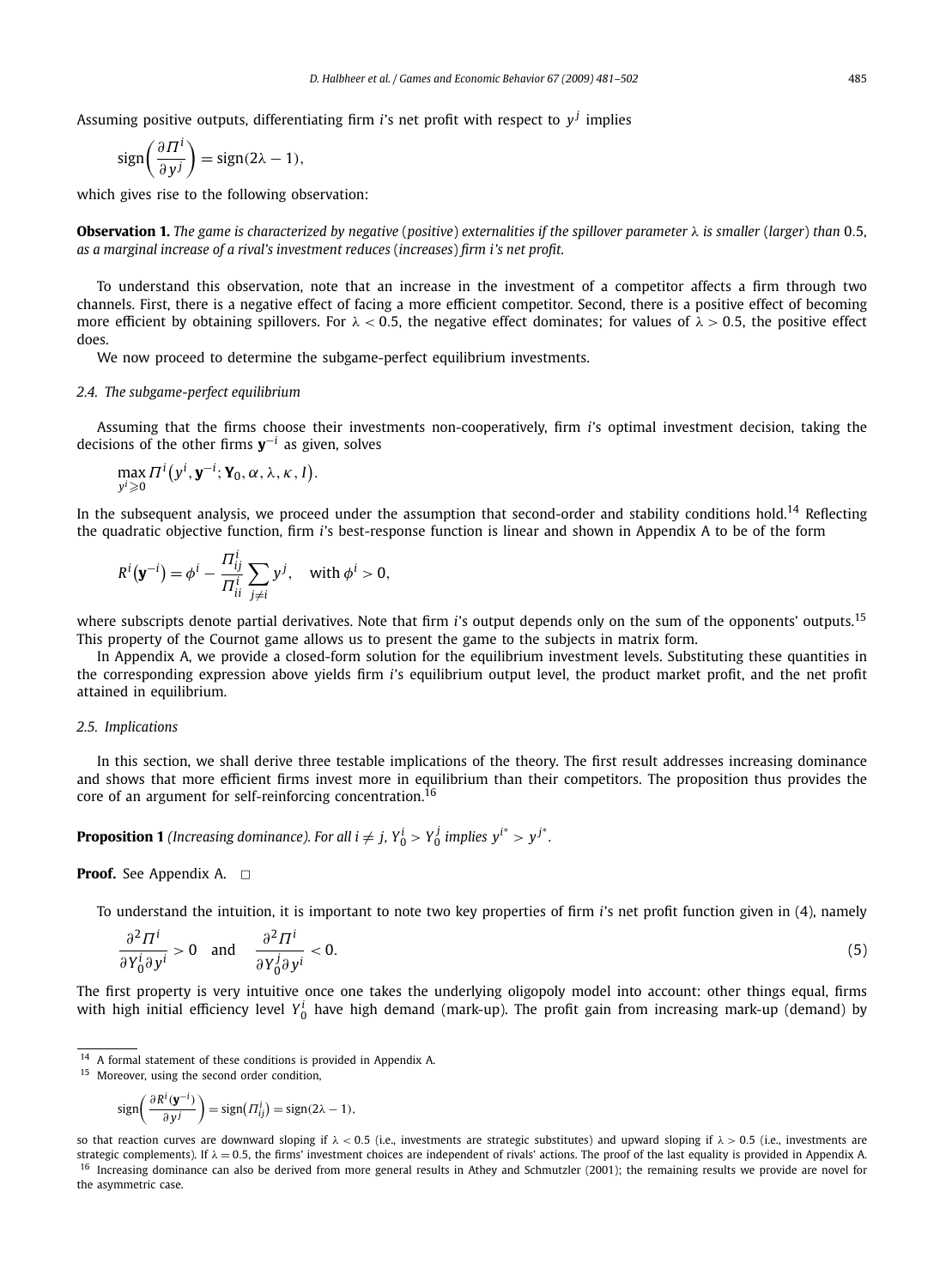investing into marginal cost reduction is therefore higher. This property suggests that, *leaving strategic effects aside*, firms with high initial efficiency levels should invest more than firms with low initial efficiency levels. Similar reasoning can be used to explain the second property intuitively: this property implies that firms invest more when competitors have low initial efficiency levels. Together, both properties identify the source of increasing dominance: the high demand of a leader coming from its high initial efficiency level and the competitor's low initial efficiency level both increase the marginal incentive to invest.<sup>17</sup>

The next result is an immediate consequence of the quadratic net profit function.

## **Proposition 2** *(Technological gap).*

- (i) Given  $\mathbf{Y}_0$ , aggregate investment  $y^* \equiv \sum_i y^{i^*}$  is determined by the sum of the initial efficiency levels,  $\sum_i Y^i_0$ , independently of their *distribution.*
- (ii) *For an asymmetric initial efficiency profile* **Y**<sup>0</sup> *and a symmetric profile* **Y***<sup>S</sup>* <sup>0</sup> *with the same sum of initial efficiency levels, the most efficient type in Y*<sup>0</sup> *invests more than each firm in the symmetric profile and the least efficient type invests less.*

**Proof.** See Appendix A. □

The result implies that in the specific setting of the linear Cournot model with quadratic investment costs, increasing asymmetry of firms has no effects on their aggregate investments. Higher incentives to invest for more efficient firms are exactly offset by lower incentives for less efficient firms. In other words, neck-to-neck competition and leader–laggard structures lead to the same aggregate investment.

The third result shows that decreasing appropriability reduces investments.

**Proposition 3** *(Appropriability). Suppose that the following condition holds*:

$$
\frac{\partial^2 \varPi^i}{\partial \lambda \partial y^i} < 0. \tag{6}
$$

*Then, for any pair*  $\lambda'$ *,*  $\lambda''$  *such that*  $\lambda' < 0.5 < \lambda''$  *and every i,*  $y^{i^*}(\lambda') > y^{i^*}(\lambda'').$ 

**Proof.** See Appendix A. □

Intuitively, an increase in *λ* has two countervailing effects on marginal investment incentives. First, higher spillovers mean that investments have a stronger positive effect on the competitor's efficiency, which makes investment less attractive. Second, however, for given cost reductions of the competitors, larger values of the spillover parameter reduce firm *i*'s marginal cost and thus increase its efficiency level. The resulting increase in demand (mark-up) then leads to a higher investment of firm *i*. Condition (6) ensures that the first of the two effects dominates, so that a higher value of the spillover parameter reduces firm *i*'s marginal incentive to invest.18

#### *2.6. The cooperative benchmark*

As a benchmark for the non-cooperative game, we now consider the model where firms choose outputs noncooperatively, but choose investments so as to maximize their joint profit.<sup>19</sup>

Assuming that the firms pick their investments cooperatively, the problem is to

$$
\max_{\mathbf{y} \in \mathbb{R}^I} \Pi(\mathbf{y}; \mathbf{Y}_0, \alpha, \lambda, \kappa, I) = \sum_{i=1}^I \Pi^i(\mathbf{y}; \mathbf{Y}_0, \alpha, \lambda, \kappa, I)
$$
  
s.t.  $y^i \ge 0, \quad i = 1, ..., I.$ 

Assuming that the Hessian of the joint-profit function is negative definite, a unique solution exists. We refrain from characterizing the solution analytically and evaluate it numerically for our experimental study.<sup>20</sup>

The final result allows us to compare firm *i*'s non-cooperative investment decision to firm *i*'s optimal investment choice under a cooperative agreement.

<sup>&</sup>lt;sup>17</sup> Propositions 1 and 2 in Athey and Schmutzler (2001) make this intuition more precise by showing that the properties given in (5) imply increasing dominance both in the case of strategic substitutes and in the case of strategic complements.

<sup>&</sup>lt;sup>18</sup> Straightforward calculations show that condition (6) is automatically satisfied in symmetric games and met in asymmetric games if and only if firms are not "too asymmetric." In the experimental specification, the parameters are chosen to meet the requirement.

<sup>&</sup>lt;sup>19</sup> For the symmetric case, the cooperative benchmark is often regarded as an appropriate description of R&D-cartels, where firms are allowed to cooperate in R&D, but must compete on the product market (see, e.g., d'Aspremont and Jacquemin, 1988).

 $20$  Given a set of parameters, it is easy to check whether the Hessian is negative definite.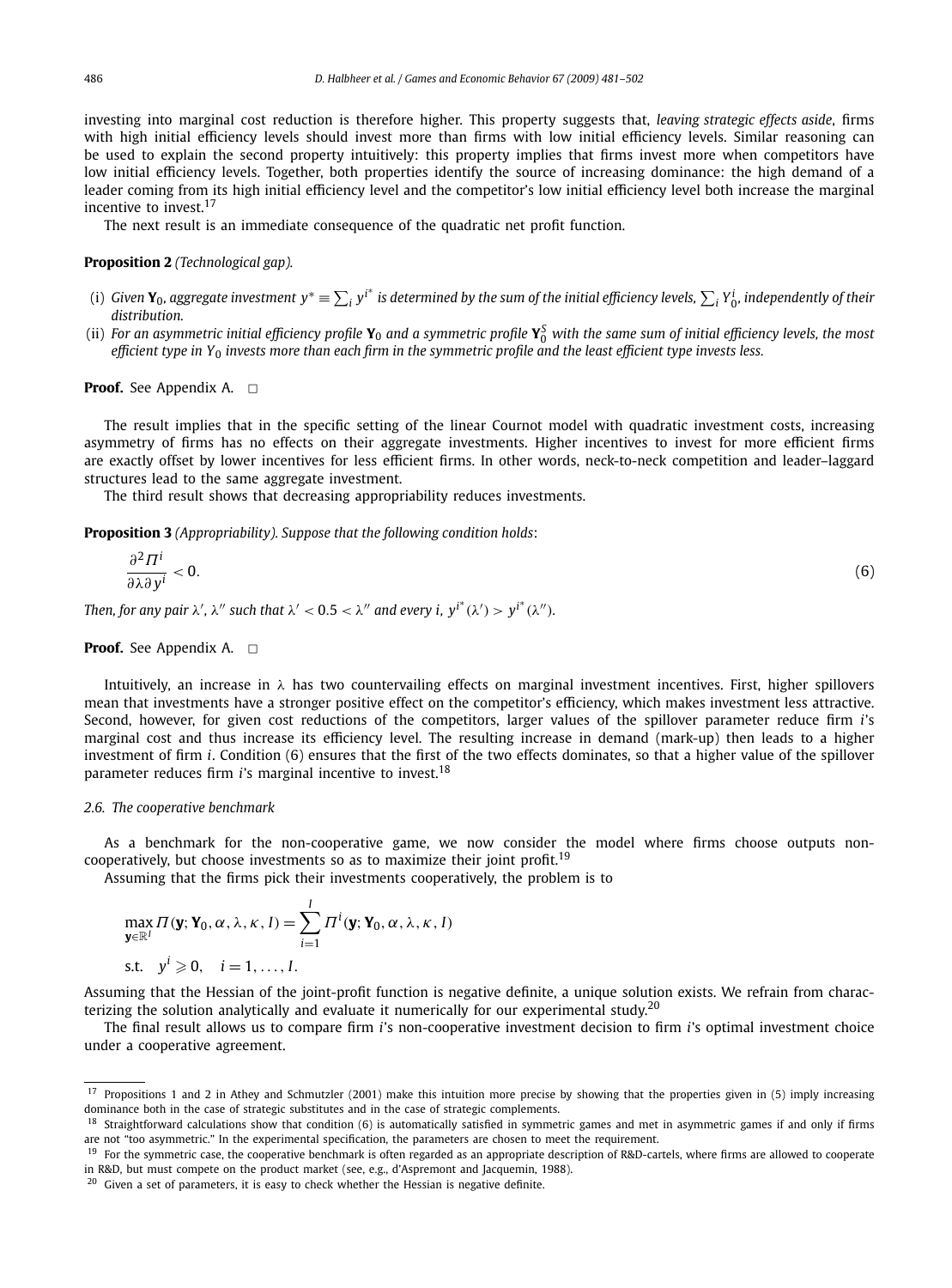**Proposition 4** (Deviation from JPM). Let y<sup>i\*</sup> and y<sup>i\*\*</sup> denote firm i's equilibrium investment levels under non-cooperation and cooperation, respectively, and suppose that  $\Pi(\cdot)$  is concave. For  $\lambda < 0.5$ , we have  $y^{i^*}(\lambda) > y^{i^{**}}(\lambda)$ ; for  $\lambda > 0.5$ , we have  $y^{i^*}(\lambda) < y^{i^{**}}(\lambda)$ .

**Proof.** See Appendix A.  $\Box$ 

The intuition reflects the nature of the externality from investment. For illustration, consider the case where *λ <* 0*.*5, where investing exerts a negative externality on rival firms. Therefore, players invest more than socially optimal for the group of players and the equilibrium investment lies above the joint-profit maximizing level.

## **3. Hypotheses**

We now summarize the testable hypotheses that the theory provides. The following Hypotheses 1–4 are implications of Nash behavior. If they are confirmed in the laboratory setting, findings are consistent with the view that the rational choice model of Section 2 captures important aspects of subjects' behavior.

The first hypothesis corresponds to Proposition 1.

**Hypothesis 1** *(Increasing dominance).* In asymmetric games, firms with a higher initial efficiency level invest more than firms with a lower initial efficiency level.

Next, we turn to the two comparative-statics predictions. Proposition 2 yields the following hypothesis.

**Hypothesis 2** *(Technological gap).* Changes in the distribution of initial efficiency levels have no impact on aggregate investments, but compared to the symmetric case, a mean-preserving spread of the initial efficiency levels leads to higher investments of the leader and lower investments of the laggard.

Thus, in the specific setting discussed here, it does not matter for the aggregate investment whether competition is neck-to-neck or if firms with high marginal costs face competitors with low marginal costs.

Proposition 3, which reflects the notion that decreasing appropriability reduces investments, leads to the following hypothesis.

**Hypothesis 3** *(Appropriability).* As spillovers increase, players invest less.

Our final derived hypothesis concerns the players' deviation from the joint-profit maximization benchmark.

**Hypothesis 4** *(Deviation from JPM).* Relative to joint-profit maximization, players overinvest (underinvest) in the presence of negative (positive) externalities.

Hence, we expect players to deviate in precisely the way that one would expect from rational players in settings with positive and negative externalities, respectively.

#### **4. Experimental design**

#### *4.1. Overview*

The experiment was designed to investigate Hypotheses 1–4. To test Hypothesis 1, we require asymmetric treatments, where firms differ in their initial efficiency levels. To test Hypothesis 2, we compare such asymmetric treatments *(ASYM)* with symmetric treatments (*SYM*) where all firms have identical initial efficiency levels, but the average efficiency is the same. To test Hypotheses 3 and 4, we compare no-spillover treatments (*NS*) with spillover treatments (*S*). Finally, we introduce a third dimension of treatment variation for robustness considerations: we compare a setting where firms have high initial efficiency levels (*HE*) with one where they have low initial efficiency levels (*LE*).

Table 1 summarizes our treatments, highlighting the three dimensions of treatment variation. As we shall detail in Section 4.2, we varied the spillover dimension across subjects and the two other dimensions within subjects. More specifically, we chose the parameter values as follows. In all treatments, groups of six players were formed, possible investment choices were restricted to the interval [0, 12], and the net-demand parameter ( $\alpha = 120$ ) and the cost parameter ( $\kappa = 3$ ) were unaltered. We chose  $\lambda = 0$  in the no-spillover treatments and  $\lambda = 0.6$  in the spillover treatments.<sup>21</sup> These choices guarantee that we have negative externalities (and strategic substitutes) in the no-spillover case, and positive externalities (and strategic complements) in the spillover case. Finally, we chose the initial efficiency levels as shown in Table 2. The levels are the same

<sup>&</sup>lt;sup>21</sup> The parameter value  $\lambda = 0.6$  was chosen to make the calculations for the subjects relatively simple.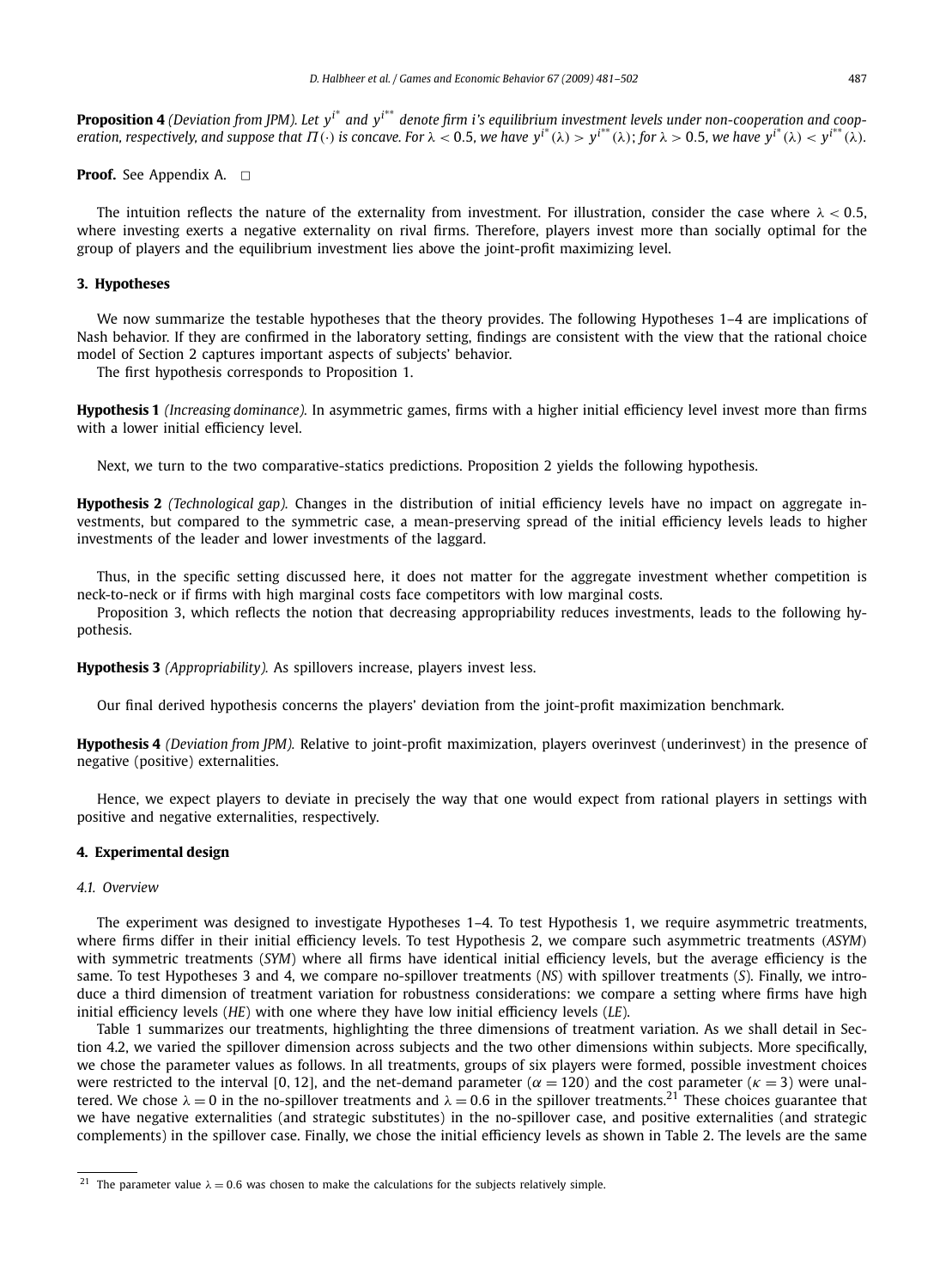| Across subjects treatments |             | Within subjects treatments |         |
|----------------------------|-------------|----------------------------|---------|
| No-spillover (NS)          |             | LE                         | HE      |
|                            | <b>SYM</b>  | SYM-LE                     | SYM-HE  |
|                            | <b>ASYM</b> | ASYM-LE                    | ASYM-HE |
| Spillover $(S)$            |             | LE                         | HE      |
|                            | <b>SYM</b>  | SYM-LE                     | SYM-HE  |
|                            | <b>ASYM</b> | ASYM-LE                    | ASYM-HE |

| iabie i |                        |
|---------|------------------------|
|         | Summary of treatments. |

*Notes*. *SYM* and *ASYM* refer to symmetric and asymmetric treatments, respectively. *LE* and *HE* indicate settings with low and high efficiency levels.

| Table 2                                     |  |
|---------------------------------------------|--|
| Distributions of initial efficiency levels. |  |
| Within subjects treatments                  |  |

|             | LF                             | <b>HE</b>                      |
|-------------|--------------------------------|--------------------------------|
| <b>SYM</b>  | $Y_0 = (5.5, \ldots, 5.5)$     | $Y_0 = (11, \ldots, 11)$       |
| <b>ASYM</b> | $Y_0 = (9, 9, 6.5, 6.5, 1, 1)$ | $Y_0 = (18, 18, 13, 13, 2, 2)$ |
|             |                                |                                |

*Notes*. *SYM* and *ASYM* refer to symmetric and asymmetric treatments, respectively. *LE* and *HE* indicate settings with low and high efficiency levels.

in the spillover and no-spillover case. For the symmetric treatments, we chose  $Y_0 = (5.5, \ldots, 5.5)$  and  $Y_0 = (11, \ldots, 11)$ . In the corresponding asymmetric treatments,  $Y_0 = (9, 9, 6.5, 6.5, 1, 1)$  and  $Y_0 = (18, 18, 13, 13, 2, 2)$ , respectively. In particular, there are three types of players, "leaders" (highest efficiency), "followers" (medium efficiency) and "laggards" (lowest efficiency).<sup>22</sup>

## *4.2. Details*

To implement our treatment variations, we chose to vary the spillover dimension across subjects, whereas the other two dimensions where varied within subjects only. We confronted subjects with eight different roles, with each role repeated twice. Subjects played the symmetric high-efficiency and low-efficiency treatments, and they took the role of the leaders, laggards and followers in the asymmetric high-efficiency and low-efficiency treatments, respectively. Thus, four out of the sixteen investment decisions relate to symmetric treatments, whereas the remaining ones reflect outcomes in asymmetric treatments.<sup>23</sup>

In the two-stage model of Section 2 firms first choose their investment levels and then they compete in the product market. In order to isolate the impact of the incentives arising from the investment stage in the cleanest possible way we confronted subjects at the investment stage with product market profit tables that were based on the Cournot equilibrium that results from every efficiency combination at the end of the investment stage. Thus, subjects did not choose the output quantities at the second stage of the game; they merely determined their investment levels at the first stage, knowing the consequences of each combination of their own efficiency level and the efficiency level of the other members of the group.

This simplified approach plays a central role in identifying the sources of deviations from the Nash equilibrium in the investment stage. To see this, consider the alternative setting where players actually choose outputs after they have observed investments. The evidence from Cournot experiments suggests that average output choices in the product-market stage would be consistently above the Nash equilibrium.<sup>24</sup> Now suppose, in the investment stage, subjects behave according to this prediction. Then clearly they would have an incentive to overinvest relative to the Nash equilibrium that comes exclusively from their anticipation of the second-stage outcome. So if we observed excessive investment levels, they might therefore result from correctly anticipated second-period deviations or from alternative motives to choose other investments. Focusing on the investment stage alone allows us to exclude the first possibility.

Irrespective of the treatment, each replication of the static game is described as follows. At the beginning of each replication, the experimenter informs subjects about the initial efficiency level of the firm they are representing, and the initial efficiency levels of the other firms in their group. Then, they can choose investment levels which improve their initial ef-

<sup>&</sup>lt;sup>22</sup> Observe that we could have carried out the asymmetric treatments with only two types of players. However, our approach allows us to check whether the behavior of leaders relative to followers differs from the behavior of followers relative to laggards.

 $23$  Specifically, in both the spillover and the no-spillover treatment, two sessions with five six-player groups were run.

 $24$  In treatments with symmetric firms, the experiments of Huck et al. (2004) as well as their survey suggest that total average output often exceeds the Nash prediction in markets with three or more firms. For firms with asymmetric costs, which is more relevant in our case, several papers report similar results even in duopolies (Mason et al., 1992; Mason and Phillips, 1997; Rassenti et al., 2000).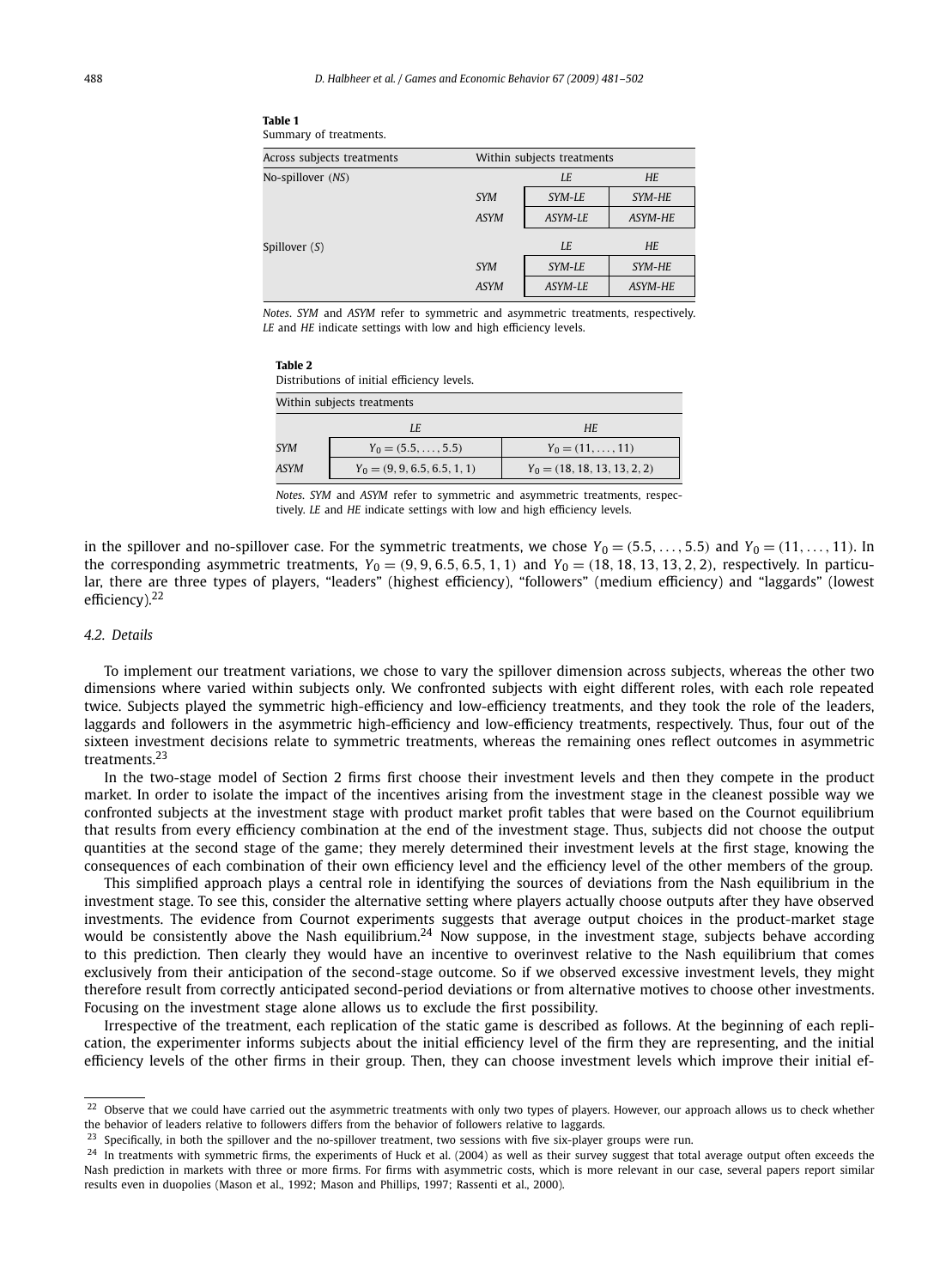| Table 3                                  |  |  |
|------------------------------------------|--|--|
| Part of the product market profit table. |  |  |

| $\bar{Y}_1^{-i}$ | $Y_1^i$ |        |                     |         |                     |                    |                         |        |           |                   |
|------------------|---------|--------|---------------------|---------|---------------------|--------------------|-------------------------|--------|-----------|-------------------|
|                  | 5.5     | 6.0    | $\cdots$            | 9.5     | 10.0                | 10.5               | 11.0                    | 11.5   | 12.0      | 12.5              |
| 5.5              | 321     | 337    | $\cdots$            | 456     | 475                 | 493                | 513                     | 532    | 552       | 573               |
| 6.0              | 309     | 324    | $\cdots$            | 441     | 459                 | 478                | 497                     | 516    | 536       | 556               |
|                  |         | $\sim$ | $\sim$<br>$\bullet$ | $\cdot$ | $\sim$<br>$\bullet$ | $\cdot$<br>$\cdot$ | $\cdot$<br>$\mathbf{r}$ | $\sim$ | $\bullet$ | $\sim$<br>$\cdot$ |
|                  |         |        | . .                 | $\sim$  | $\sim$              |                    |                         |        | $\cdot$   |                   |
| 9.5              | 227     | 240    | $\cdots$            | 342     | 358                 | 375                | 391                     | 409    | 426       | 444               |
| 10.0             | 217     | 229    | $\cdots$            | 329     | 345                 | 361                | 377                     | 394    | 412       | 429               |
| 10.5             | 206     | 219    | $\cdots$            | 316     | 332                 | 348                | 364                     | 380    | 397       | 414               |
| 11.0             | 196     | 208    | $\cdots$            | 304     | 319                 | 334                | 350                     | 366    | 383       | 400               |
| 11.5             | 186     | 198    | $\cdots$            | 291     | 306                 | 321                | 337                     | 353    | 369       | 386               |
| 12.0             | 177     | 188    | $\cdots$            | 279     | 294                 | 309                | 324                     | 340    | 356       | 372               |
| 12.5             | 167     | 178    | $\cdots$            | 268     | 282                 | 296                | 311                     | 327    | 342       | 358               |

*Notes.*  $Y_1^i$  and  $\bar{Y}_1^{-i}$  denote, respectively, the own efficiency level and the competitors' average efficiency level. The best replies (in italics) and the equilibrium product market profit (in bold face) are highlighted for illustrative purposes.

| <b>Table 4</b><br>Part of the cost table. |        |
|-------------------------------------------|--------|
| Investment                                | Costs  |
| 0.0                                       | 0.00   |
| 0.5                                       | 0.5    |
| 1.0                                       | 3.00   |
|                                           |        |
| 11.5                                      | 396.75 |
| 12.0                                      | 432.00 |

*Notes*. Investment costs result from the cost function  $k(y^i) = 3(y^i)^2$ , where  $y^i$  denotes firm *i*'s investment level.

ficiency level. Each subject knows that its product market profit depends both on the own efficiency level and the average efficiency level of the other players in the group. Since the subjects choose their investment simultaneously, they do not yet know the average ex-post efficiency level of the other members in their group when they make their choices; thus, they have to form expectations about their competitors' average efficiency level. To calculate the payoffs corresponding to these expectations and on their own investment decisions, subjects can use product market profit and cost tables, as well as a calculator.25

To illustrate the product market profit table, we now consider the treatment *NS-LE-ASYM*. Table 3 shows a part of the table that the subjects used.26 The first row gives the efficiency level of the subject's firm, whereas the first column gives the average efficiency level of the other firms. For example, the subjects' product market profit is 573 points for  $Y_1^i = 12.5$ and  $\bar{Y}_1^{-i}$  = 5.5. Thus, subject *i*'s product market profit is 573 points after investing 7 units (as the initial efficiency level is 5.5 units), under the assumption that the other firms do not invest. To obtain their net profit, subjects used the cost table, which is presented in part in Table 4. Using the table, subjects could find out the relevant cost of an investment equal to 7 units (which are  $3 \times 7^2 = 147$  points). In this fashion, subjects could, in principle, compute the best reply for a given expectation of average investments of the other firms.

After 90 seconds, the subjects must take a definite decision. Finally, at the end of each replication of the static game, subjects are informed about actual investments of each group member and their own net profit.

In all *S*-treatments, the subjects' tasks are exactly the same. The only difference to the *NS*-treatments arises due to the presence of spillovers: the subjects' efficiency levels are not determined by the sum of their own initial efficiency level and their own investment only-they also depend on the spillovers from group members.<sup>27</sup>

Subjects were recruited using ORSEE (Greiner, 2004), and were randomly allocated to groups of six subjects upon arrival at the laboratory (partners setting).<sup>28</sup> Subjects were students from the University of Zurich and the Swiss Federal Institute of Technology in Zurich. A total of 120 subjects participated in the experiment, and none of them in more than one session. All experiments were computerized using the software "z-Tree" (Fischbacher, 2007) to run the experiment.

<sup>&</sup>lt;sup>25</sup> We chose to present two separate tables to subjects to highlight the nature of the game as involving costly investments that influence product market profits.

 $^{26}$  By construction, the product market profit table conditions on the firms' efficiency levels at the beginning of the product market stage. Thus, the same table can be used in both treatments.

 $27$  Specifically, subjects know that their own efficiency level is determined by the sum of their own initial efficiency level, own investment, and three times the average investment of the other group members. Formally, this can be seen by letting  $\lambda = 0.6$  in Eq. (2).

<sup>&</sup>lt;sup>28</sup> To avoid the potential of reputation building, each group member's group member's position on its subject screen was changed in every period, and subjects were informed of this. While this does not entirely rule out the possibility of reputational effects, we find no evidence that they matter.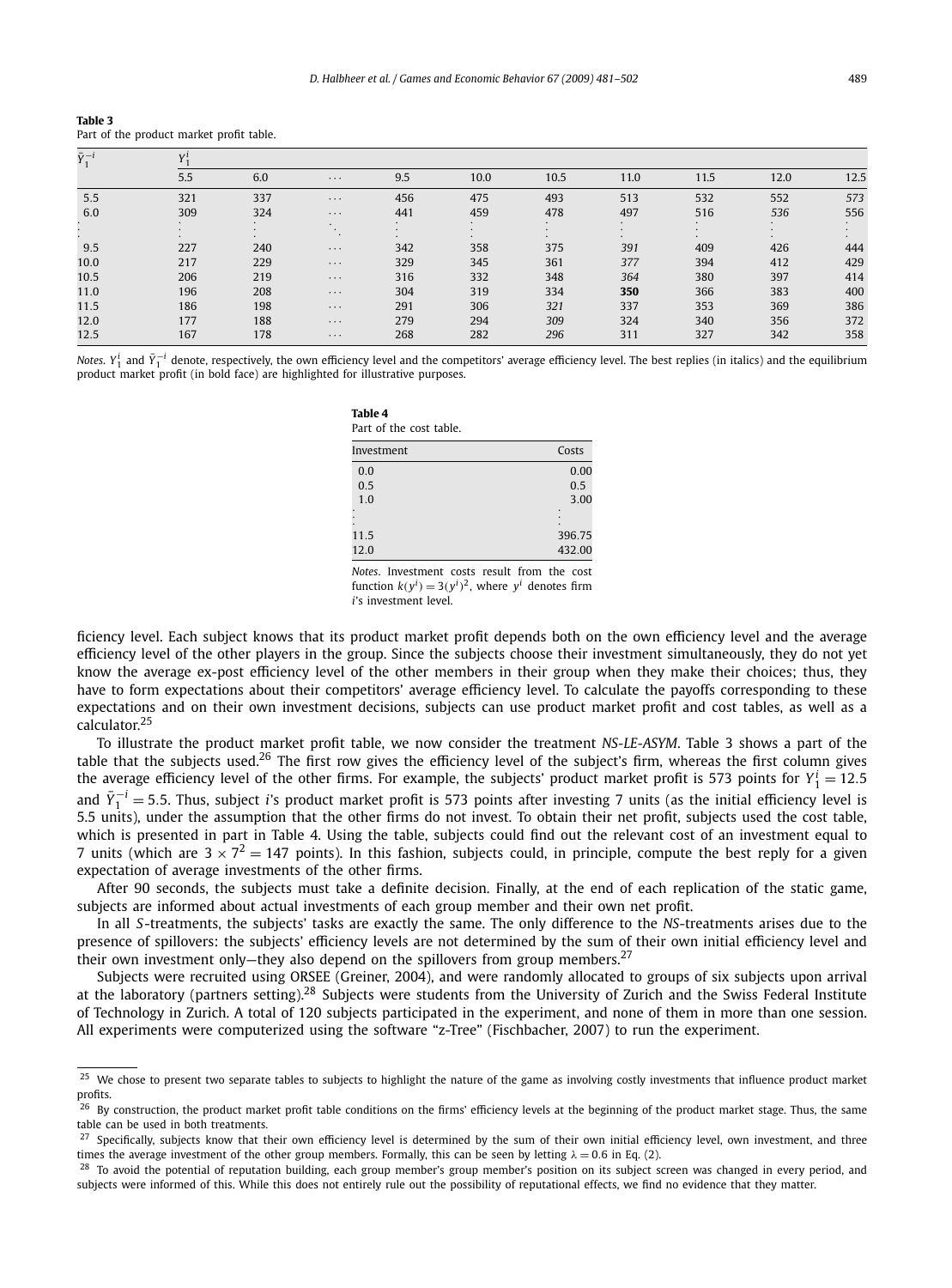Theoretical benchmarks and summary of investment decisions.

| Treatments   |            | Benchmarks |      |         | Experimental investments |      |         |  |
|--------------|------------|------------|------|---------|--------------------------|------|---------|--|
|              |            | Nash       | JPM  | Average | Median                   | S.D. | Δ       |  |
| No-spillover |            |            |      |         |                          |      |         |  |
| SYM-LE       | Type $5.5$ | 5.34       | 0.86 | 5.70    | 5.00                     | 1.58 | 0.36    |  |
| SYM-HE       | Type 11    | 5.57       | 0.90 | 6.33    | 6.00                     | 1.79 | 0.76    |  |
| ASYM-LE      | Type 9     | 6.74       | 2.44 | 7.78    | 7.00                     | 1.69 | 1.04    |  |
|              | Type 6.5   | 5.74       | 1.19 | 6.36    | 6.00                     | 1.45 | 0.62    |  |
|              | Type 1     | 3.54       | 0.00 | 3.47    | 3.00                     | 1.04 | $-0.06$ |  |
| ASYM-HE      | Type 18    | 8.37       | 3.95 | 9.17    | 9.00                     | 1.58 | 0.80    |  |
|              | Type 13    | 6.37       | 1.45 | 6.85    | 6.00                     | 1.70 | 0.48    |  |
|              | Type 2     | 1.97       | 0.00 | 2.27    | 2.00                     | 1.23 | 0.30    |  |
| Spillover    |            |            |      |         |                          |      |         |  |
| SYM-LE       | Type $5.5$ | 2.79       | 3.83 | 3.54    | 3.00                     | 1.77 | 0.75    |  |
| SYM-HE       | Type 11    | 2.91       | 4.00 | 3.90    | 3.00                     | 1.98 | 0.99    |  |
| ASYM-LE      | Type 9     | 3.32       | 4.32 | 4.36    | 4.00                     | 1.81 | 1.04    |  |
|              | Type 6.5   | 2.94       | 3.97 | 3.46    | 3.00                     | 1.49 | 0.52    |  |
|              | Type 1     | 2.10       | 3.20 | 2.08    | 2.00                     | 1.37 | $-0.02$ |  |
| ASYM-HE      | Type 18    | 3.97       | 4.99 | 5.22    | 4.00                     | 2.32 | 1.25    |  |
|              | Type 13    | 3.21       | 4.28 | 4.25    | 4.00                     | 1.98 | 1.04    |  |
|              | Type 2     | 1.55       | 2.73 | 1.89    | 2.00                     | 1.05 | 0.34    |  |

*Notes*. Average and median experimental investments, standard deviations (S.D.), and average deviations from the Nash equilibrium () based on 120 observations for each firm type.

Before subjects played the experiment, they were given time to carefully read the instructions and to solve some simple examples to make sure that they understood the experiment correctly. There was no communication during the experiment.

An average session lasted 120 minutes. The net profits in points attained in the 16 replications of the games were converted to Swiss francs (1 point = CHF 0.80). On average, a subject earned CHF 46.55 (about \$38) in the *NS*-treatment and CHF 59.85 (about \$49) in the *S*-treatment, including a show-up fee of CHF 10.00 (about \$8).

# **5. Experimental results**

This section presents tests of Hypotheses 1–4, which are all implied by Nash behavior. In Section 5.1, we shall first compare the experimental investment decisions to the Nash benchmarks. It will turn out that there is significant overinvestment relative to the Nash equilibrium, so that we cannot take the hypotheses for granted. In the remaining Sections 5.2–5.5, we therefore test each hypothesis in turn.

#### *5.1. The predictive power of Nash benchmarks*

Table 5 presents some simple summary statistics of experimental investment decisions, along with the theoretical predictions. A comparison of average type-specific investments and Nash benchmarks suggests, except for type-1 firms, a tendency to overinvest relative to the Nash prediction (in Table 5, the corresponding deviations from the Nash equilibrium,  $\Delta$ , are positive).

To test whether the deviation from the Nash prediction is statistically significant, we first introduce some notation. We let  $\hat{y}^i_{t,k}$  denote subject *i*'s period *t* investment decision, where the subscript *k* assigns the observation to the group, or industry, in which the subject operates. Similarly, we let  $y_t^{i^*}$  denote the Nash prediction. The overinvestment relative to the Nash prediction,  $\Delta_{t,k}^i$ , can thus be expressed as

$$
\Delta_{t,k}^i = \hat{y}_{t,k}^i - y_t^{i^*}.
$$

Regressing overinvestment on a constant yields an estimate of 0.64 units with (robust) standard error 0.094 (see Table 6, Model I).<sup>29</sup> Thus, there is a highly significant overall tendency to overinvest relative to the Nash benchmark. This result is also supported when we split the sample into early and late periods (see Table 6, Model II) $^{30}$ : although overinvestment

<sup>&</sup>lt;sup>29</sup> Standard errors are clustered on groups as within-group observations may not be independent of each other (both in a given replication and over replications).

<sup>30</sup> Throughout the paper, early and late periods refer to the first and second replication of each *HE* and *LE* treatment, respectively, as subjects are twice in each role.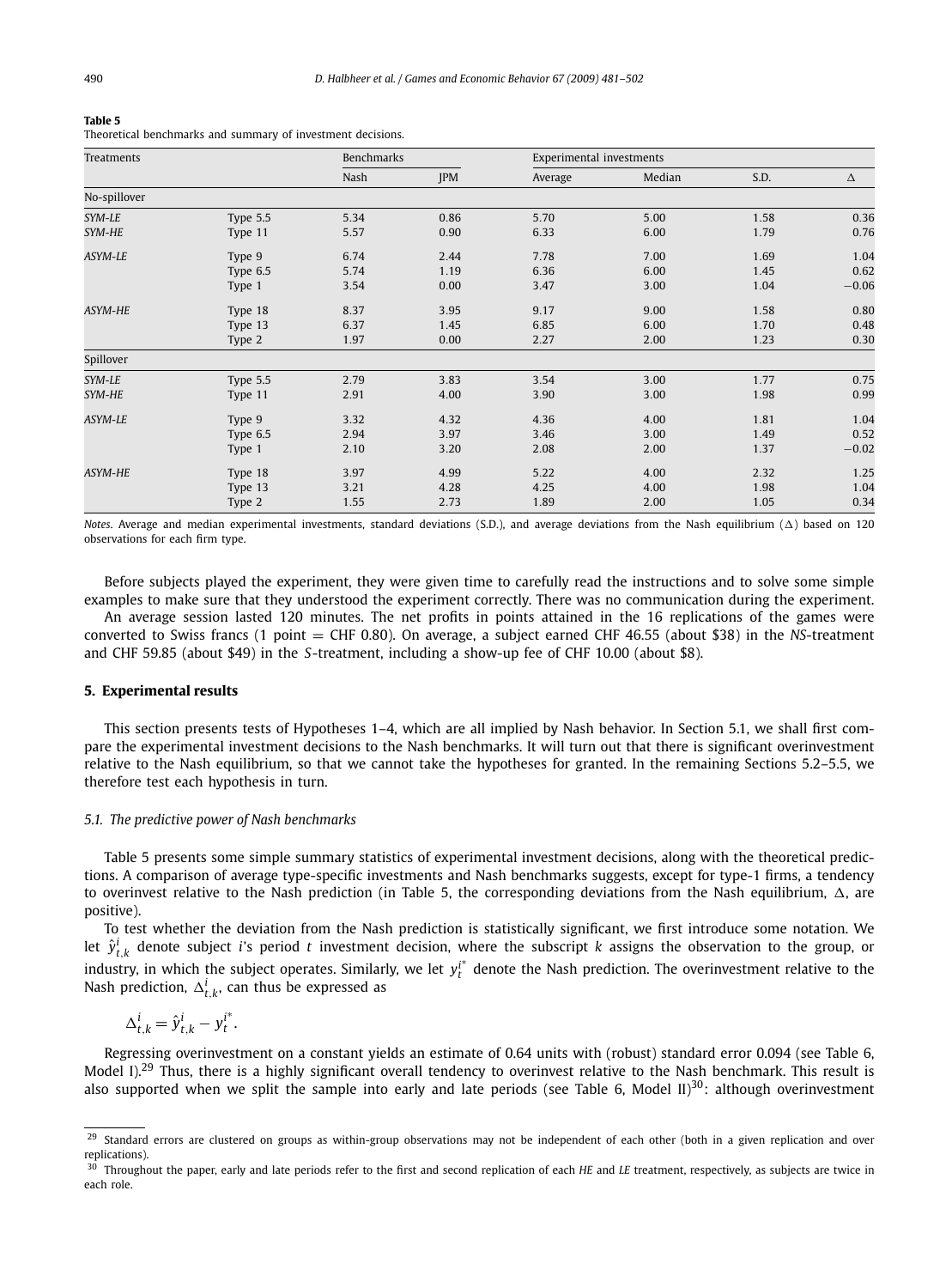| Variable | Dependent variable $\Delta_{t,k}^l$ |               | Dependent variable $\Delta_{t,k}^{i,C}$ |  |  |
|----------|-------------------------------------|---------------|-----------------------------------------|--|--|
|          | Model I                             | Model II      | Model III                               |  |  |
| const    | $0.6372***$                         | $0.8083***$   | 4.5394***                               |  |  |
|          | (0.0943)                            | (0.1197)      | (0.1309)                                |  |  |
| late     |                                     | $-0.3421$ *** |                                         |  |  |
|          |                                     | (0.1035)      |                                         |  |  |
| spill    |                                     |               | $-4.9720$ ***                           |  |  |
|          |                                     |               | (0.1830)                                |  |  |
| sym      |                                     |               | $0.4152***$                             |  |  |
|          |                                     |               | (0.1007)                                |  |  |

*Notes*. Overinvestment (Models I and II, respectively), and the observed deviation from the JPM prediction (Model III) at the overall level. Dependent variable in Models I and II is subject *i*'s period *t* overinvestment in group *k*; in Model III, dependent variable is subject *i*'s period *t* deviation from the JPM prediction in group *k*. 360 observations in each treatment.

\*\*\* Significant at the 1% level. Robust standard errors adjusted for clustering on groups in parenthesis.

significantly decreases by 0.34 units from 0.81 to 0.47 units in late periods, it remains persistent at the 1% confidence level.<sup>31</sup> Summing up, we have the following:

**Observation 2.** *There is significant, albeit small, overinvestment relative to the Nash benchmark that varies across treatments.*

It is important to note that this observation is essentially independent of the treatment and of the role (leader, follower, laggard) that an individual plays: in 14 of the 16 cases, the players' investments are (slightly) above the Nash prediction. In particular, overinvestment occurs in both the no-spillover and the spillover treatments. This is striking, because overinvestment in a game without spillovers corresponds to a behavior that is less cooperative than in the Nash equilibrium, whereas in the game with spillovers the overinvestment corresponds to more cooperative behavior.

A possible explanation for this phenomenon relies on the fact that investments are strategic complements in the case with spillovers but substitutes in the case without spillovers.<sup>32</sup> This difference in strategic incentives between spillover and no-spillover treatments could interact with the existence of reciprocal preferences such that overinvestment results in both cases.<sup>33</sup>

Suppose, for example, that the population contains reciprocal and egoistic players and assume that the reciprocal players expect others to overinvest in the spillover treatment. Overinvestment in the spillover treatment means that the overinvesting players generate a benefit (positive externality) for the others, i.e., overinvesting is a kind behavior. Therefore, a reciprocal player will respond to this expectation with overinvestment.<sup>34</sup> In addition, the selfish players will also overinvest because of strategic complementarity (i.e., they have pecuniary incentives to overinvest given that the reciprocal players overinvest relative to Nash). Thus, in the case of spillovers between the investing subjects, strategic complementarity and a positive fraction of reciprocal players may contribute to overinvestment.

In the no-spillover case the existence of reciprocal players may contribute to overinvestments relative to the Nash equilibrium because in these treatments investing imposes a negative externality on the other subjects. Therefore, investing according to or above the Nash equilibrium is likely to be viewed by the reciprocal subjects as unkind behavior that deserves retaliation whereas underinvestment relative to the Nash equilibrium is likely to be viewed as kind behavior because it reduces negative externalities. Note also, that due to strategic substitutability, egoistic players will never reciprocate kind acts of underinvestment; instead, they respond to underinvestment with overinvestments. Whether the selfish players play the Nash equilibrium or whether they even overinvest, reciprocal players are likely to interpret such behaviors as hostile and respond with retaliation, i.e., they will overinvest in order to punish the other

 $31$  The result is corroborated at the treatment level when controlling for spillovers and symmetry.

 $32$  The role of strategic complementarity and substitutability for aggregate deviations from rationality or Nash equilibrium play has been examined by Haltiwanger and Waldmann (1985, 1989), Fehr and Tyran (2001, 2005), and Potters and Suetens (2009).

<sup>&</sup>lt;sup>33</sup> Invoking the existence of players with social preferences seems justified because there is ample evidence that such preferences may play a role in strategic games in which players can affect each others payoffs (Fehr and Schmidt, 2006). Often social preferences take the form of preferences for reciprocity (Levine, 1998; Rabin, 1993; Dufwenberg and Kirchsteiger, 2004; Falk and Fischbacher, 2006, Cox et al., 2007, 2008). An individual with reciprocal preferences responds to (the expectation of) kind acts with kind behavior and to (the expectation of) hostile behavior with hostility.

<sup>&</sup>lt;sup>34</sup> There is considerable evidence from public good games (e.g., Fischbacher et al., 2001; Kocher et al., 2008) that a substantial share of the players are willing to contribute to the public good if they believe that the other players are also contributing.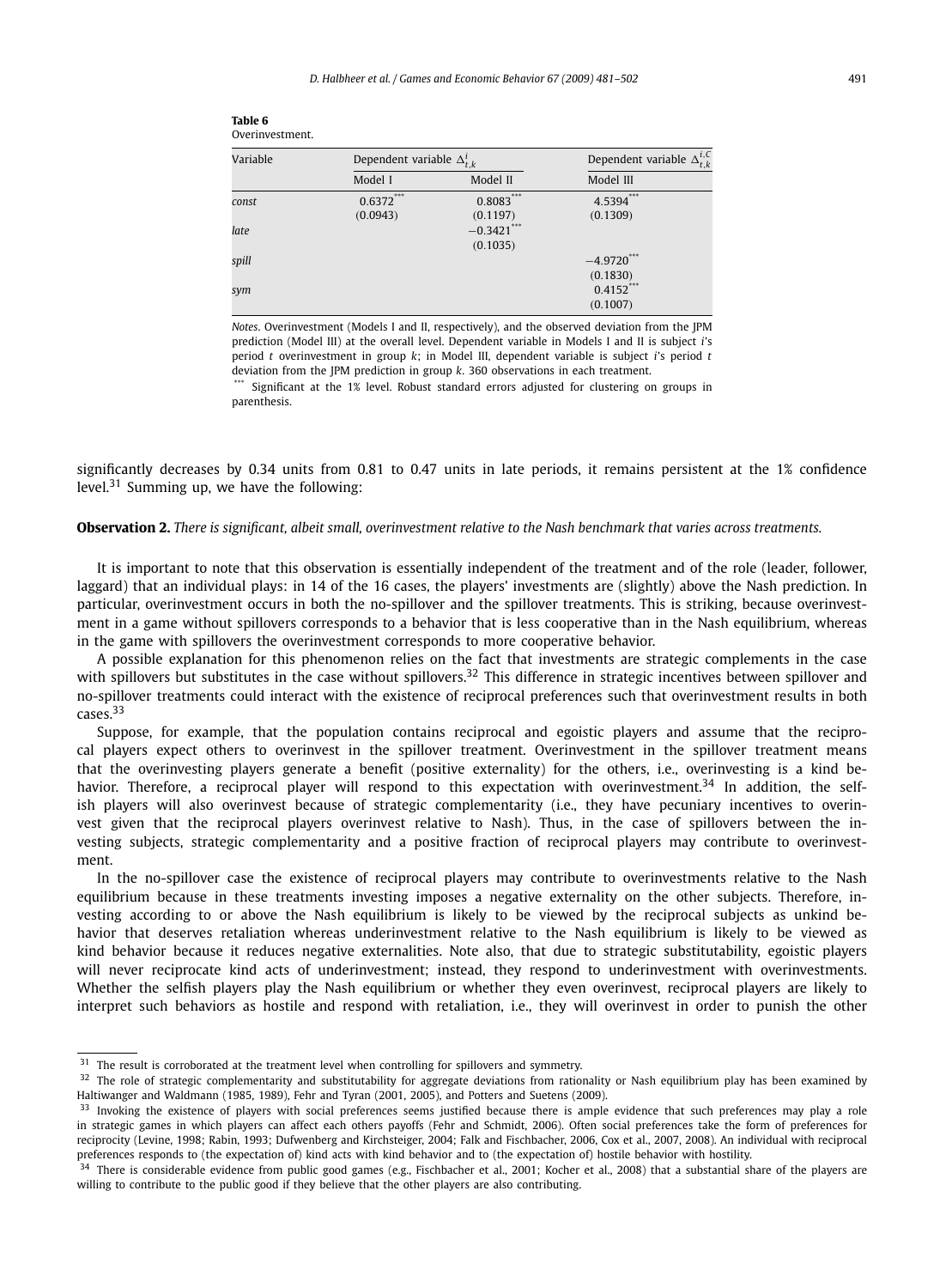

**Fig. 1.** Average investments in the *NS-LE* treatment with the corresponding 95% confidence intervals, along with the theoretical benchmarks (in panel a, panel b displays *NS-HE* treatment).

investors.<sup>35</sup> Thus, overinvestment in the no-spillover treatment could be the result of reciprocal players' retaliatory behavior.36

Because investments are close to the levels prescribed by the Nash hypothesis, it seems conceivable that Hypotheses 1–4 will be confirmed. Nevertheless, as observations and predictions differ, we cannot take this for granted.

#### *5.2. Increasing dominance*

To investigate our main hypothesis of increasing dominance, we now compare the investment behavior in the asymmetric treatments. We have the following result:

**Result 1a** *(Increasing dominance). The higher a firm's initial efficiency level the larger is the firm's investment on average, that is, subjects' behavior exhibits increasing dominance. This result holds in each of the asymmetric treatments.*

Figs. 1 and 2 provide a graphical representation of Result 1a (for treatments *NS* and *S*, respectively): on average, the more efficient firms invest more than less efficient firms.<sup>37</sup> This notion can be confirmed in Fig. 3, which goes beyond Figs. 1 and 2 by plotting the cumulative distribution of the subjects' investment choices instead of averages only. Inspection of the figure reveals that the cumulative distribution function of investments of leaders (followers) is below the graph of followers (laggards) in all treatments. This implies that the average investment of leaders exceeds the average investment of followers, and that followers invest more on average than laggards. To substantiate Result 1a, we estimate the following model:

$$
\hat{y}_{t,k}^i = \beta_0 + \beta_1 \delta_{\text{leader},k}^i + \beta_2 \delta_{\text{laggard},k}^i + e_{t,k}^i,
$$

Recall that in the no-spillover treatment investing implies imposing a negative externality on the other players. There is evidence that in games with negative externalities cooperation is considerably more difficult to sustain (Andreoni, 1995). This is consistent with the notion that in an environment with negative externalities mutual hostility is more likely to prevail. In the no-spillover treatment, mutual hostility implies overinvestment.

 $36$  The tendency to overinvest is related to results in Huck et al. (2004). Although the authors analyze the Cournot game only, there are important structural similarities between this game and our stage-game in the no-spillover treatment: both games involve negative externalities and strategic substitutes. It is therefore interesting to note that Huck et al. (2004) also observe subjects choosing higher output levels than those predicted by the Nash benchmark.

<sup>&</sup>lt;sup>37</sup> The Nash benchmarks lie below the relevant lower bounds of the 95% confidence intervals for average investments, which again reflects the notion that subjects invest a significantly larger amount than prescribed by Nash behavior.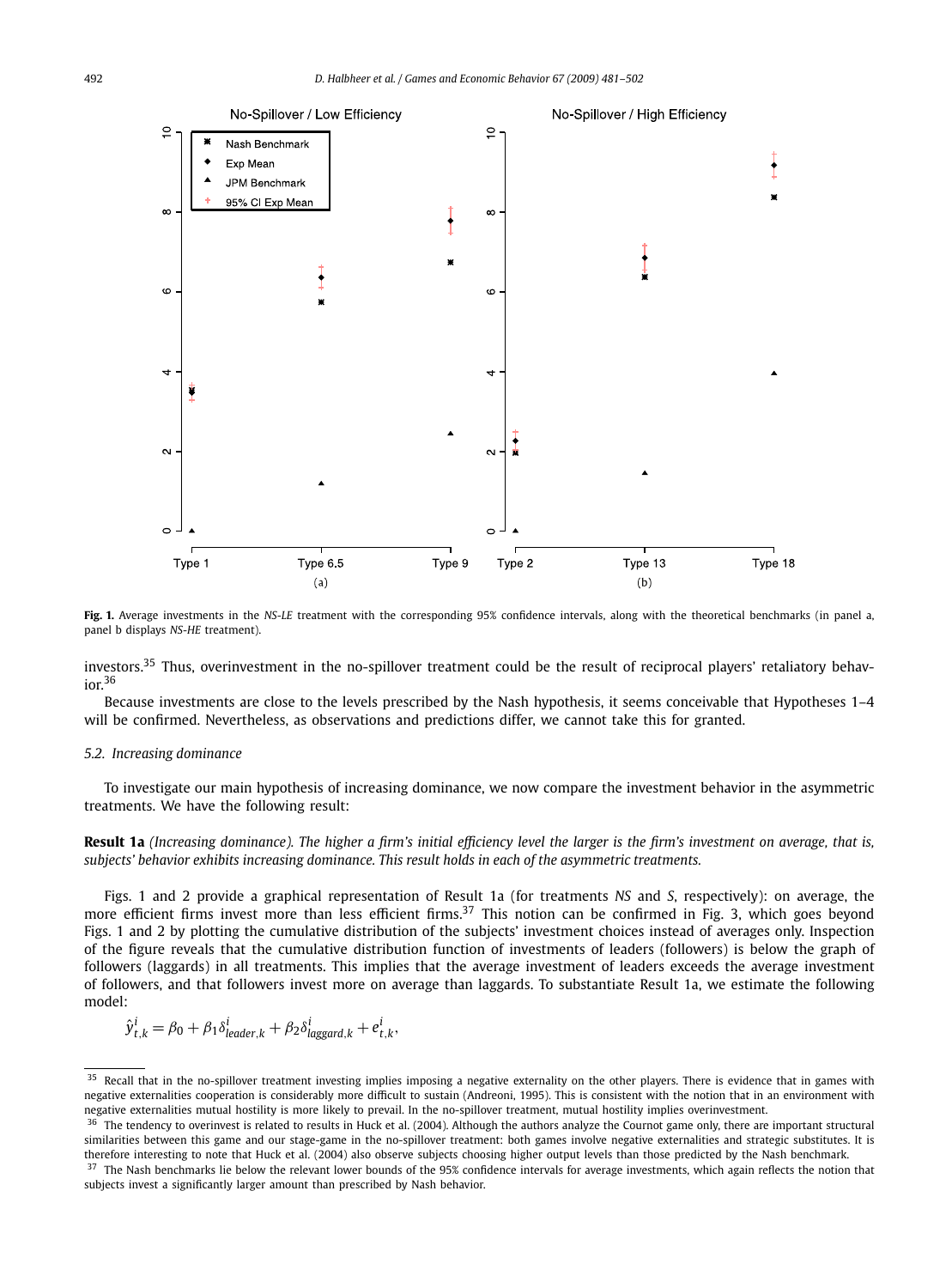

**Fig. 2.** Average investments in the *S-LE* treatment with the corresponding 95% confidence intervals, along with the theoretical benchmarks (in panel a, panel b displays *S-HE* treatment).



**Fig. 3.** Cumulative distribution of investment choices in asymmetric treatments.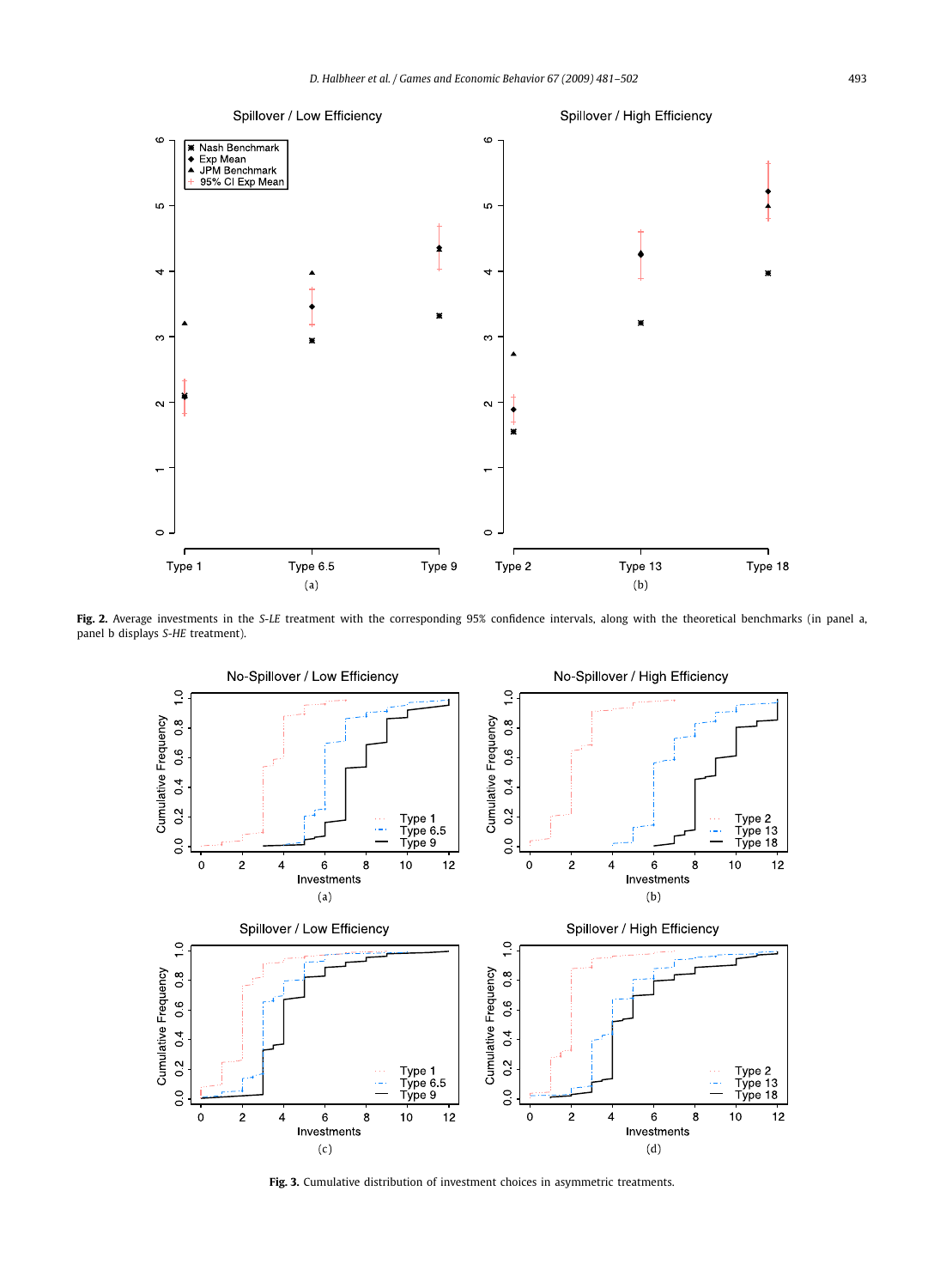| Variable |              | Asymmetric treatments |              |              |  |  |  |  |
|----------|--------------|-----------------------|--------------|--------------|--|--|--|--|
|          | $NS$ - $LE$  | NS-HE                 | S-LE         | $S$ -HE      |  |  |  |  |
| const    | 6.3625***    | $6.8525***$           | 3.4563***    | 4.2458***    |  |  |  |  |
|          | (0.1433)     | (0.2142)              | (0.1345)     | (0.2327)     |  |  |  |  |
| leader   | 1.4208***    | $2.3142$ ***          | $0.9063$ *** | $0.9792$ *** |  |  |  |  |
|          | (0.1232)     | (0.1204)              | (0.1585)     | (0.2365)     |  |  |  |  |
| laggard  | $-2.8875***$ | $-4.5858$ ***         | $-1.3792***$ | $-2.3583***$ |  |  |  |  |
|          | (0.1508)     | (0.2025)              | (0.1196)     | (0.2202)     |  |  |  |  |

**Table 7** Estimation results for the increasing dominance hypothesis.

*Notes*. Dependent variable is subject *<sup>i</sup>*'s period *<sup>t</sup>* investment decision in group *<sup>k</sup>* (*y*ˆ*<sup>i</sup> <sup>t</sup>,<sup>k</sup>* ). 360 observations in each treatment.

Significant at the 1% level. Robust standard errors adjusted for clustering on groups in parenthesis.

where  $e_{t,k}^i$  is a residual that is assumed to be independent across groups *k*. For each subject *i* in group *k*, the preceding equation relates the investment decision in each period *t* to a constant and two dummy variables that take value 1 if subject *i*'s investment decision is taken in the role of a leader and a laggard, respectively.<sup>38</sup>

Table 7 gives the parameter estimates for each asymmetric treatment. To illustrate, consider the treatment *NS-LE*. By construction, the estimate of the constant term, which is equal to 6.36 units, reflects the average investment of a follower (see Table 5). The estimated coefficient on the dummy variable *leader* indicates that, on average, a subject invests 1.42 units more as leader than as follower, amounting to a total average investment of 7.78 units (refer, again, to Table 5). As the estimated coefficient is significantly different from zero (*p*-value *<* 0*.*001), we conclude that the average investment of leaders significantly exceeds the average investment of followers. The estimated coefficient on the dummy variable *laggard* can be interpreted similarly: a subject invests on average 2.89 units less as laggard than as follower. Thus, laggards invest 3.47 units on average, and the difference to the followers' investment of 6.36 units is significant (at the 1% confidence level).

Similarly, inspection of Table 7 reveals that average experimental investment decisions satisfy the increasing dominance hypothesis in all asymmetric treatments even though subjects do not choose Nash investments, which confirms Hypothesis 1.<sup>39</sup>

Interestingly, the following result shows that the subjects' tendency to overinvest relative to the Nash prediction even reinforces increasing dominance.

**Result 1b** *(Increasing overinvestment). The pattern of overinvestment relative to the Nash prediction reinforces increasing dominance as more efficient firms overinvest more than less efficient firms.*

The fact that overinvestment tends to increase with the firm-type can be seen most directly in Table 5. To test for significance of the result, we estimate the model

$$
\Delta_{t,k}^i = \beta_0 + \beta_1 \delta_{\text{leader},k}^i + \beta_2 \delta_{\text{laggard},k}^i + e_{t,k}^i.
$$

Estimates are presented in Table 8. Consider again the treatment *NS*-*LE* to illustrate: by construction, the estimate of the constant term, which is equal to 0.62 units, reflects the subjects' average overinvestment in the role of a follower. As the estimated coefficient on the dummy variable *leader* is highly significant, the leaders' average overinvestment of 1.04 units thus exceeds that of followers. Also, the subjects overinvest on average 0.69 units less as laggards than as followers. As this difference in average overinvestment is again significant at the 1% confidence level, Result 1b is confirmed.

Using similar reasoning, Table 8 shows that more efficient firms overinvest more than less efficient firms in treatment *S*-*LE* (at the 1% confidence level). The estimated differences in the *HE*-treatments also support Result 1b. Although not all differences are statistically significant, the *p*-values of the hypothesis tests that types do not matter suggest to reject this hypothesis in all treatments at the 10% confidence level, and in three cases at the 1% confidence level. Thus, the tendency towards self-reinforcing dominance is more pronounced than theory would predict.

## *5.3. The technological gap*

We now investigate the effect of altering the technological gap between the firms. As detailed in the model section, aggregate investments in the subgame-perfect Nash equilibrium are predicted to be equal in the symmetric and asymmetric treatments for a given sum of initial efficiency levels (Proposition 2).

Recall that there are six observations for each subject in a specific asymmetric treatment. As there are five six-player groups and two sessions, we have a total of 360 observations in each of the four asymmetric treatments.

<sup>&</sup>lt;sup>39</sup> The result also holds when only first-period data are used, so that sequencing effects play no role (the games were presented in a nearly balanced order over the participants in each session). Similar robustness tests were carried out for the results below. Again, we found no evidence for the presence of ordering effects.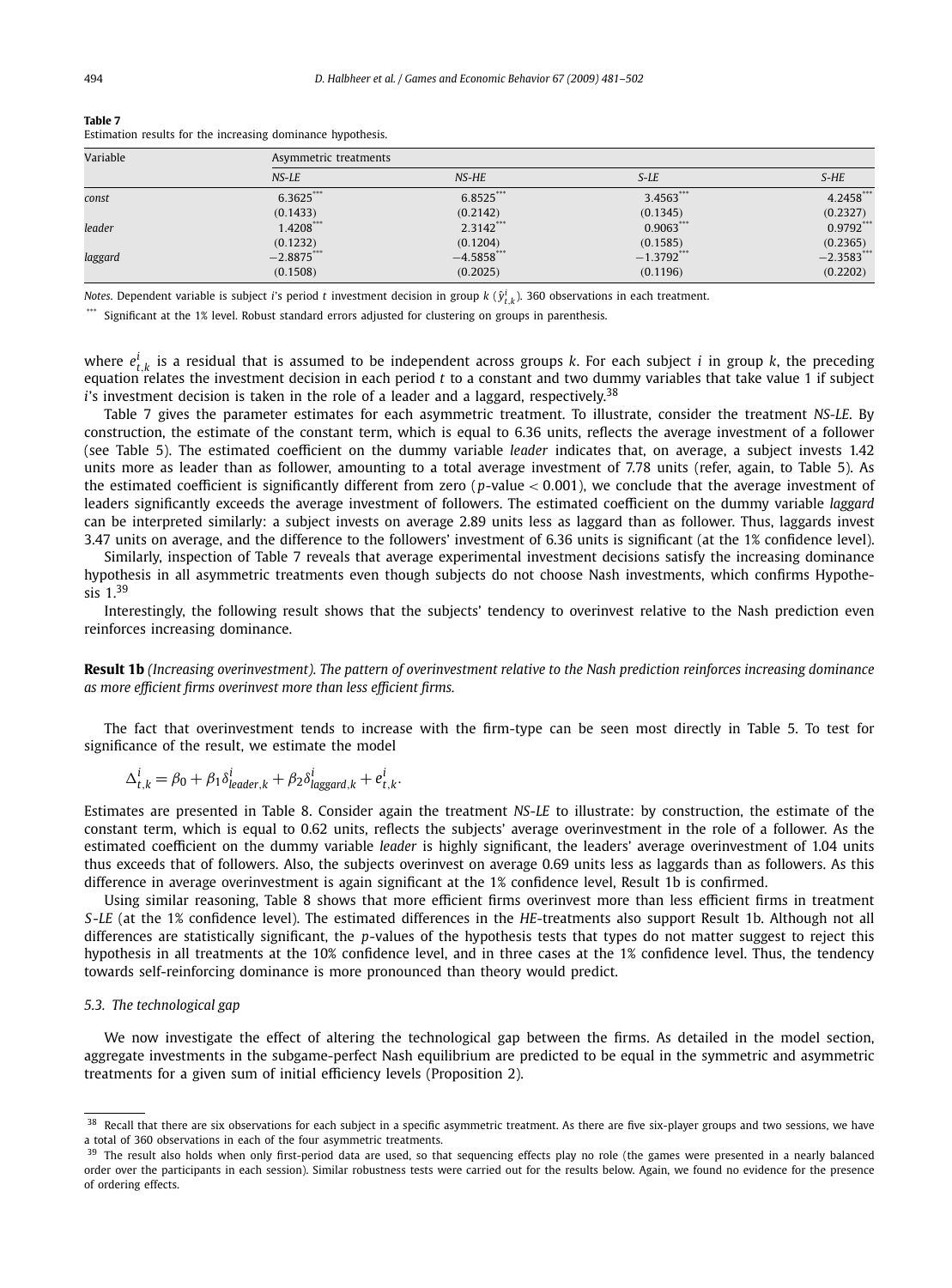Estimation results for the increasing overinvestment hypothesis.

| Variable                                    | Asymmetric treatments |                      |             |            |  |  |  |
|---------------------------------------------|-----------------------|----------------------|-------------|------------|--|--|--|
|                                             | $NS$ - $LE$           | NS-HE                | S-LE        | $S$ -HE    |  |  |  |
| const                                       | $0.623***$            | $0.483$ <sup>*</sup> | $0.516***$  | $1.036***$ |  |  |  |
|                                             | (0.143)               | (0.214)              | (0.135)     | (0.233)    |  |  |  |
| leader                                      | $0.421$ ***           | $0.314$ **           | 0.526       | 0.219      |  |  |  |
|                                             | (0.123)               | (0.120)              | (0.159)     | (0.237)    |  |  |  |
| laggard                                     | $-0.688$ ***          | $-0.186$             | $-0.539***$ | $-0.698$   |  |  |  |
|                                             | (0.151)               | (0.203)              | (0.120)     | (0.220)    |  |  |  |
| <i>p</i> -Value that types<br>do not matter | 0.003                 | 0.057                | 0.000       | 0.007      |  |  |  |

*Notes.* Dependent variable is subject *i*'s period *t* overinvestment in group *k* ( $\Delta_{t,k}^i$ ). 360 observations in each treatment.

Significant at the 10% level. Robust standard errors adjusted for clustering on groups in parenthesis.

\*\* Significant at the 5% level. Robust standard errors adjusted for clustering on groups in parenthesis.<br>\*\*\* Significant at the 1% level. Robust standard errors adjusted for clustering on groups in parenthesis. Significant at the 1% level. Robust standard errors adjusted for clustering on groups in parenthesis.



**Fig. 4.** Predicted investment change in the asymmetric treatments relative to the corresponding symmetric treatment and the actual average investment change.

Fig. 4 therefore compares the corresponding treatments. To illustrate the testing of Hypotheses 2, consider the *NS-LE*treatments (panel (a)). For each type, the figure gives the difference between its investment in the asymmetric *NS-LE*treatment and in the corresponding symmetric treatment. The theoretical prediction is that types 9 and 6.5 invest more in the asymmetric case than in the symmetric case, whereas type 1 invests less. The experimental observations reflect the theoretical prediction not only qualitatively, but also quantitatively. Panels (b)–(d) provide a similar picture.<sup>40</sup> In spite of the substantial effect of asymmetry for the individual types, the right-hand columns in the figures suggest that the higher investments of high types and the lower investments of low types roughly cancel out, as Hypothesis 2 would predict.

<sup>40</sup> For the *S-LE*-treatments, theory predicts slightly higher investments in the asymmetric case, whereas average investment in the experiment is slightly higher in the symmetric case. Clearly, however, the deviations are very small in both treatments.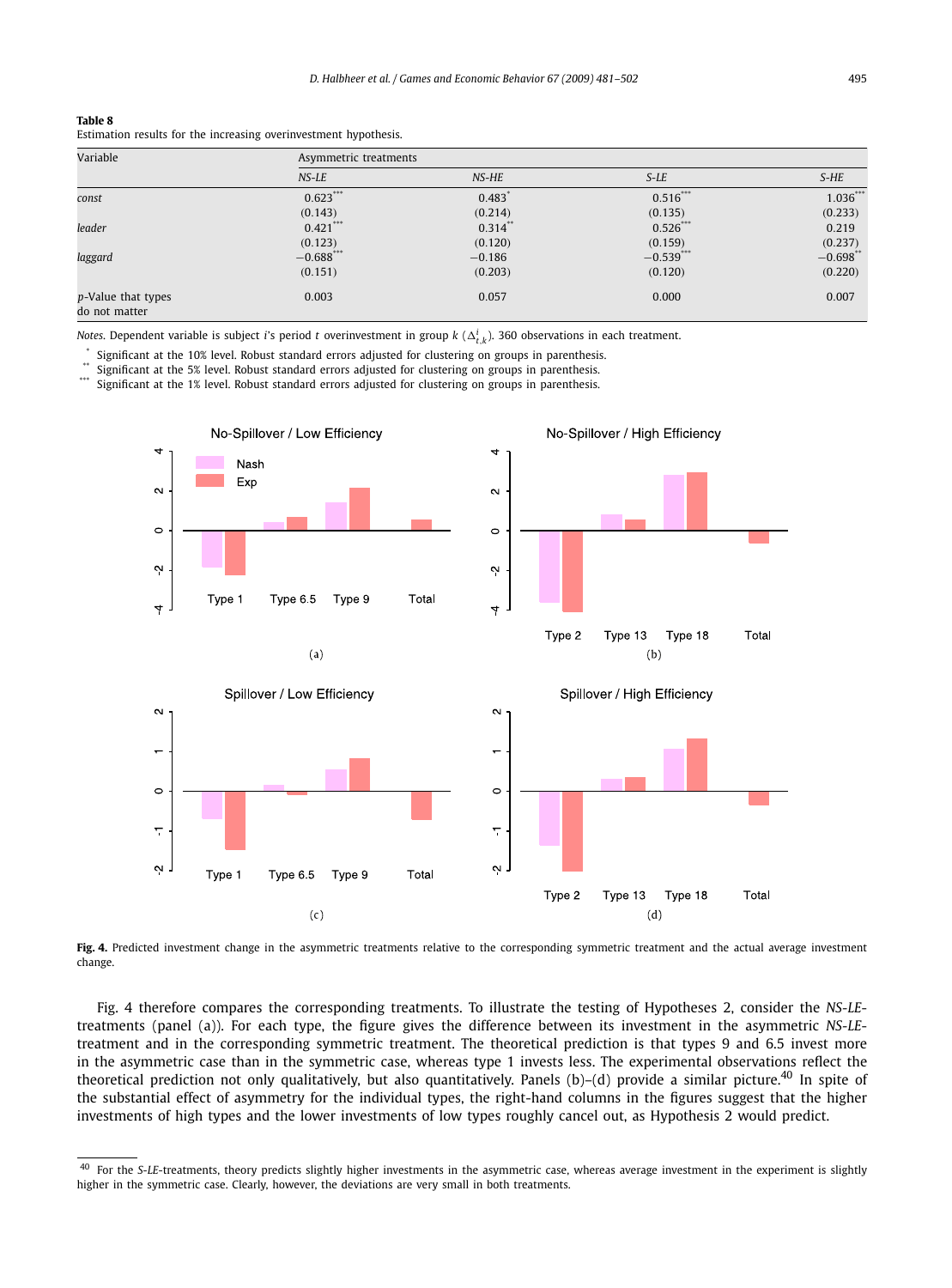| Variable | No-spillover treatments |            | Spillover treatments |                         |
|----------|-------------------------|------------|----------------------|-------------------------|
|          | $\wedge^{HE}$           | A LE       | $\wedge$ HE          | $\Lambda$ <sup>LC</sup> |
| const    | 36.5717***              | 35.2417*** | 22.7167***           | 19.7917***              |
|          | (0.5269)                | (0.4706)   | (0.6921)             | (0.5490)                |
| sym      | 1.4003                  | $-1.0417$  | 0.6833               | 1.4208                  |
|          | (1.0537)                | (0.9412)   | (1.3843)             | (1.0880)                |

Estimation results for the comparison of aggregate investments.

*Notes*.  $\Delta^{HE}$  and  $\Delta^{IE}$  denote the comparison of the corresponding symmetric and asymmetric industry structures. Dependent variable is aggregate investment in industry *k* in period  $t$  ( $\hat{y}_{t,k}$ ). 80 observations in each comparison.

Significant at the 1% level. Robust standard errors adjusted for clustering on groups in parenthesis.

To test this, we employ the following model:

$$
\hat{y}_{t,k} = \beta_0 + \beta_1 \delta_{sym,k} + e_{t,k},
$$

where  $e_{t,k}$  is a residual that is assumed to be independent across industries  $k$  (but not necessarily across the two replications). For each industry *k*, the preceding equation relates aggregate investments, denoted  $\hat{y}_{t,k}$ , <sup>41</sup> to a constant and a dummy variable taking value 1 if the observation is generated in a symmetric industry structure.<sup>42</sup>

Table 9 gives the parameter estimates for each comparison. As illustration, we consider the comparison  $\Delta^{HE}$  in the nospillover treatment (i.e., the comparison of the treatments *NS-ASYM-HE* and *NS-SYM-HE*). The estimate of the constant term, which is equal to 36.57 units, reflects average aggregate investment at the industry level in the asymmetric industry configuration. The estimated coefficient on the dummy variable *sym* indicates that average aggregate investment in a symmetric industry configuration is 1.40 units higher, amounting to an average aggregate investment of 37.97 units. As shown in the table, the estimated coefficient is not significantly different from zero at reasonable confidence levels (in the case under consideration, the *p*-value is equal to 0.187). Therefore, there is no statistical evidence suggesting that average aggregate investments are different in the two treatments.

The statistical results are similar in the other comparisons.<sup>43</sup> Thus, individuals seem to have well understood incentives to invest: given two treatments with the same sum of initial efficiency levels, subjects invest less (more) when their efficiency level is lower (higher) in the asymmetric treatment than in the symmetric treatment, as predicted by the theoretical model.

Summing up, we have the following:

**Result 2** *(Technological gap). In the asymmetric industry, leaders, followers, and laggards change their investment levels relative to the symmetric industry in the predicted direction in both the low-efficiency and the high-efficiency treatment. Moreover, these changes cancel out at the aggregate level, leaving aggregate investment unaffected.*

#### *5.4. Appropriability*

Here, we investigate the effects of introducing spillovers on investment behavior. Table 5 shows that average investments of each firm type are considerably lower in the *S*-treatments than in the *NS*-treatments. We now aim at exploring this finding more thoroughly.

We approach Hypothesis 3 using the following model:

$$
\hat{y}_{t,k}^i = \beta_0 + \beta_1 \delta_{\text{spill},k}^i + e_{t,k}^i,
$$

where  $e_{t,k}^i$  is a residual that is assumed to be independent across groups  $k$ . This equation relates each subject *i*'s period *t* investment decision to a constant and a dummy variable that takes value 1 if individual *i*'s observation is assigned to an *S*-treatment.<sup>44</sup>

Estimating the model, we obtain in the *NS*-treatments, that subjects invest on average 5.99 units (which is the estimate of *β*0). The estimate of *β*<sup>1</sup> is equal to −2*.*41 units with associated *p*-value *<* 0*.*001, implying that average investment in the *S*-treatments, which amounts to 3.59 units, is significantly lower. Therefore, Hypothesis 3 is confirmed, which leads to the following result:

**Result 3** *(Appropriability). Average investments in the spillover treatment are significantly lower than in the no-spillover treatment.*<sup>45</sup>

<sup>&</sup>lt;sup>41</sup> Experimental aggregate investments in group k are defined as  $\hat{y}_{t,k} = \sum_i \hat{y}_{t,k}^i$ . Our choice of employing aggregate data is motivated by the fact that Hypothesis 2 is about aggregate investments rather than individual investments.

 $42$  Recall that there are two observations for each subject in symmetric treatments and six in an asymmetric ones. As there are five six-player groups and two sessions, we have a total of 80 aggregate observations.

<sup>&</sup>lt;sup>43</sup> Observe that, except for the case  $\Delta^{LE}$  in the *NS*-treatment, average aggregate investments are slightly higher in the symmetric treatments.

<sup>44</sup> Recall that there are 16 observations for each subject. As there are five six-player groups and two sessions, the comparison of the two across subjects treatments involves a total of 1,920 observations.

<sup>&</sup>lt;sup>45</sup> In fact, the result also holds at the type-level, as a comparison of Figs. 1 and 2 suggests.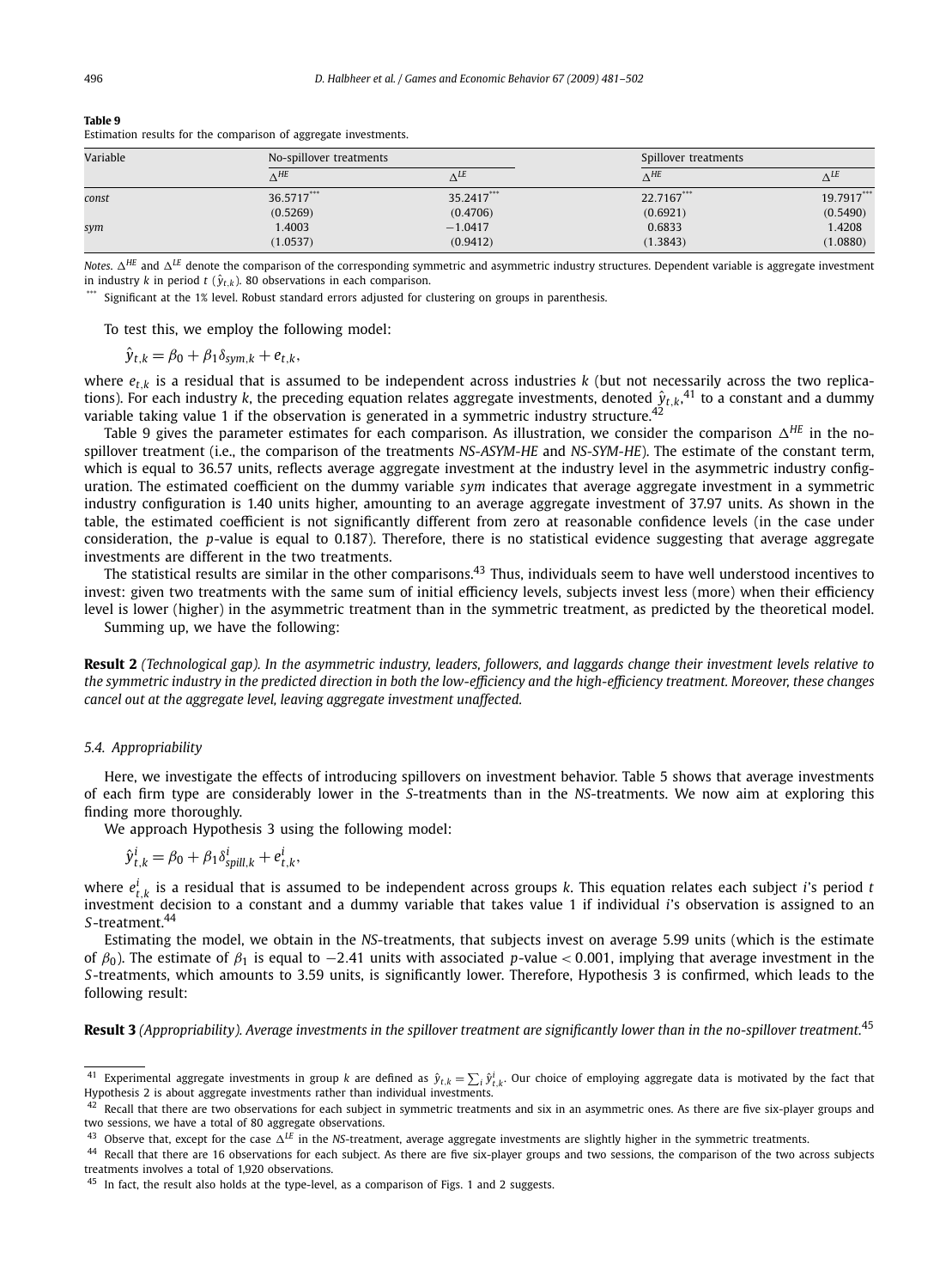| Table 10                                      |  |  |
|-----------------------------------------------|--|--|
| Summary of average ex post efficiency levels. |  |  |

| Treatment      |            | No-spillover (NS) |       |         | Spillover $(S)$ |       |      |
|----------------|------------|-------------------|-------|---------|-----------------|-------|------|
|                |            | Nash              | Exp   | Δ       | Nash            | Exp   | Δ    |
| SYM-LE         | Type $5.5$ | 10.84             | 11.20 | 0.36    | 16.66           | 19.64 | 2.98 |
| SYM-HE         | Type 11    | 16.57             | 17.33 | 0.76    | 22.64           | 26.60 | 3.96 |
| ASYM-LE        | Type 9     | 15.74             | 16.82 | 1.08    | 20.36           | 22.62 | 2.26 |
|                | Type $6.5$ | 12.24             | 12.86 | 0.62    | 17.71           | 19.76 | 2.05 |
|                | Type 1     | 4.54              | 4.48  | $-0.07$ | 11.87           | 13.71 | 1.83 |
| <b>ASYM-HE</b> | Type 18    | 26.37             | 27.24 | 0.87    | 30.06           | 33.72 | 3.66 |
|                | Type 13    | 19.37             | 19.86 | 0.49    | 24.76           | 28.33 | 3.57 |
|                | Type 2     | 3.97              | 4.27  | 0.30    | 13.10           | 16.39 | 3.29 |

*Notes.* Ex post efficiency levels implied by Nash investments (Nash) and by experimental investment decisions (Exp), respectively, and average deviations from the Nash equilibrium  $(\Delta)$ . Type refers to the initial efficiency level.

Of course, the result does not imply that the efficiency levels of the firms are lower in the spillover treatments than in the no-spillover treatments. To the contrary, ex post efficiency levels are higher in treatments with spillovers than in those without because of the knowledge diffusion effect (see Table 10).<sup>46</sup> This observation, which is also implied by the Nash equilibrium, is of potential relevance in the debate on the desirability of patent protection: corresponding to a no-spillover regime, even though patent protection increases investment incentives, it does not lead to higher ex post efficiency levels, at least not in the specific context we are dealing with.

#### *5.5. Deviation from the cooperative outcome*

We shall now test whether subjects overinvest in the no-spillover treatments and underinvest in the spillover treatments relative to the joint-profit maximizing benchmark, as predicted by Hypothesis 4.

To investigate these claims, we let *yi*∗∗ *<sup>t</sup>* denote the corresponding JPM benchmark, so that the observed deviation from the JPM prediction can be expressed as

$$
\Delta_{t,k}^{i,C} = \hat{y}_{t,k}^i - y_t^{i^{**}}.
$$

We estimate the model

$$
\Delta_{t,k}^{i,C} = \beta_0 + \beta_1 \delta_{spill,k}^i + \beta_2 \delta_{sym,k}^i + e_{t,k}^i,
$$

where  $e_{t,k}^i$  is a residual that is assumed to be independent across groups  $k$ .<sup>47</sup>

Estimation results are presented in Table 6 (Model III). By construction, the estimate of  $\beta_0$  gives average overinvestment relative to the cooperative investment decisions in asymmetric *NS*-treatments. Standard calculations yield that average overinvestment relative to the JPM benchmark amounts to 4.95 units in *NS*-treatments, which is a highly significant deviation.<sup>48</sup> Thus, subjects deviate from the JPM benchmark by overinvesting in the presence of negative externalities.

It can be seen from Table 5 that average deviations from the JPM benchmarks are much less pronounced and not unidirectional in the *S*-treatments. Therefore, a more detailed investigation of the deviations is called for. In *symmetric* treatments, simple analysis yields that subjects on average underinvest 0.02 units. As this quantity is not statistically different from zero, experimental investment decisions indeed maximize industry profits.<sup>49</sup> In *asymmetric* treatments, however, subjects underinvest relative to the JPM benchmark. In contrast to symmetric treatments, there is significant underinvestment of 0.43 units.50 Relating to Hypothesis 4, we thus have the following result:

**Result 4** *(Deviation from JPM). Subjects significantly overinvest relative to the JPM benchmark in the no-spillover treatments. In the spillover treatments, subjects approximately choose JPM investment levels in symmetric treatments. In asymmetric treatments, subjects significantly underinvest relative to the JPM benchmarks.*

<sup>46</sup> Ex post efficiency levels are implied by Eq. (2) using average investments presented in Table 5: add to type *i*'s initial efficiency level the average investment of type-*i* firms and *λ* times the sum of average investments of the other firm-types in the group.

 $^{47}$  Recall that the dummy variable  $\delta^i_{split,k}$  takes value 1 if the observation belongs to group  $k$  in an S-treatment (and zero otherwise). Analogously,  $\delta^i_{sym,k}$ takes value 1 in symmetric treatments.

<sup>48</sup> As subjects significantly overinvest relative to the Nash benchmark in the *NS*-treatments, they do so a fortiori relative to the JPM benchmark. In addition, inspection of Table 5 unambiguously leads to the conclusion that average investments are substantially higher than the relevant JPM benchmarks for all firm-types in the *NS*-treatments.

<sup>&</sup>lt;sup>49</sup> By construction, the average underinvestment of 0.02 units is the sum of the estimated coefficients presented in Table 6 (Model III). The null hypothesis that  $\beta_0 + \beta_1 + \beta_2 = 0$  cannot be rejected; the test's *p*-value is 0.918.

<sup>&</sup>lt;sup>50</sup> Here, the test's null is that  $\beta_0 + \beta_1 = 0$ . As its *p*-value is 0.003, the hypothesis is soundly rejected.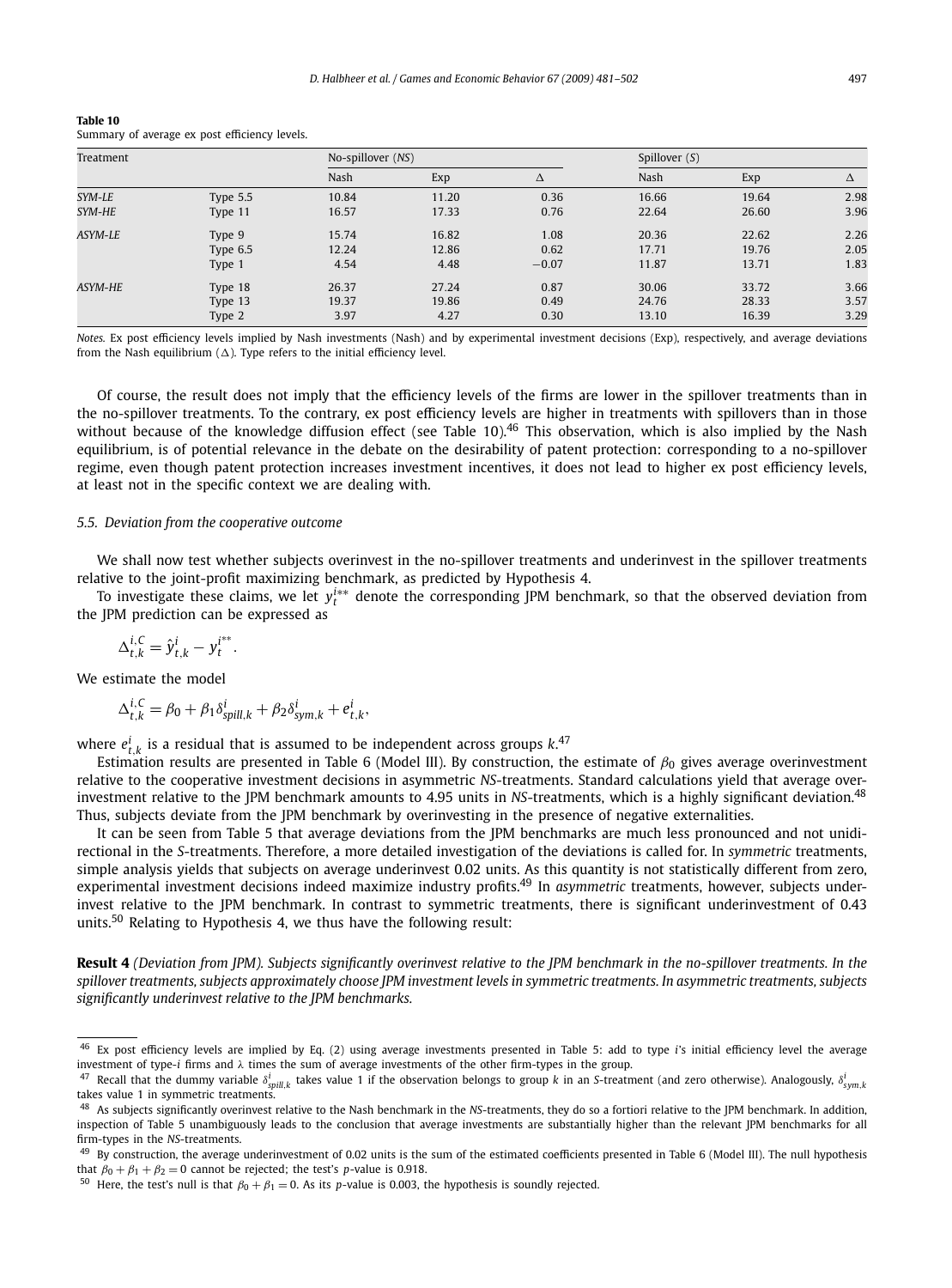Hence, this result partially supports Hypothesis 4. Clearly, restricting attention to outcomes at the individual level is a very strong test of the theoretical predictions. Surprisingly, however, estimating the model using overinvestment at the group level does not qualitatively affect the findings reported in Result  $4.51$  We therefore have the following observation:

**Observation 3.** *From a joint-profit maximizing perspective, aggregate investments are inefficiently high in the no-spillover treatments. In the spillover treatments, in contrast, aggregate investments turn out to be approximately efficient in symmetric treatments and inefficiently low in asymmetric treatments.*

To sum up, subjects only manage to coordinate successfully on JPM in symmetric treatments with spillovers. The role of symmetry seems quite clear here: symmetry provides subjects with a clear common objective, and deviations in the direction of JPM benefit all subjects in a symmetric way. With asymmetry, coordination is much more difficult. The fact that behavior is more cooperative in the symmetric spillover treatment than in the symmetric no-spillover treatment may result from the framing of the problem as one with positive externalities rather than as a more rivalrous situation with negative externalities (see Andreoni, 1995).

# **6. Conclusions**

Theoretical models explain why markets should be expected to display self-reinforcing dominance under appropriate conditions, but it is hard to identify these mechanisms in real-world markets. We therefore use a laboratory experiment to find out whether subjects' behavior reflects the crucial strategic effects. We introduce a two-stage investment model which predicts that more efficient firms should invest more into cost reduction than their lagging competitors, thus providing a reason why initial market dominance might be self-reinforcing. It turns out that there is significant overinvestment relative to the Nash benchmark. However, the overinvestment is small, and the increasing dominance hypothesis is confirmed. Moreover, the deviations from the equilibrium follow an interesting pattern. Overinvestment is higher for more efficient types, so that the increasing dominance prediction is reinforced.

Our set-up also allows us to compare aggregate investments in neck-to-neck situations with those in asymmetric leader– laggard structures, confirming the prediction that total investments should be the same in both cases, as long as the average efficiency level is the same in both cases. An interesting extension of our analysis would consider settings where theory predicts differences in both cases, which can happen, for instance, when subjects compete in prices.

Our results also show that spillovers reduce investments in accordance with theory. Finally, the relation between subjects' decisions and joint-profit maximization is less clear than theory would suggest; in particular, in settings with spillovers, the difference between observed investments and joint-profit maximizing investment levels is insignificant.

Apart from that, however, the conformance between theory and experiments is striking. In spite of the unfamiliar kind of strategic problem, the Nash equilibrium yields surprisingly good predictions. Having confirmed this, it would be interesting to see whether the observed regularities still hold when the product-market stage is modeled explicitly. Deviations in the output stage could have interesting repercussions for investment behavior. Suppose, for instance, that, in the product-market stage, leaders choose higher output levels than in the Cournot equilibrium and, laggards respond by choosing lower outputs. Anticipating this, the leader should set higher outputs than in equilibrium, and the laggard should set lower outputs. Such deviations would reinforce increasing dominance.

#### **Appendix A**

#### *A.1. Equilibrium under non-cooperative behavior*

Firm *i*'s net profit under non-cooperative behavior is given by

$$
\Pi^{i}(\mathbf{y}; \mathbf{Y}_{0}, \alpha, \lambda, \kappa, I) = \left(\frac{\alpha + IY_{0}^{i} - \sum_{j \neq i} Y_{0}^{j} + (I + \lambda(1 - I))Y^{i} + (2\lambda - 1)\sum_{j \neq i} Y^{j}}{I + 1}\right)^{2} - \kappa (y^{i})^{2}.
$$
\n(A.1)

In the subsequent analysis, we require that firm *i*'s objective function *Π<sup>i</sup>* satisfies the second-order and stability conditions, i.e.

$$
\Pi_{ii}^i < 0 \quad \text{and} \quad \left| \Pi_{ii}^i \right| > \left| \sum_{j \neq i} \Pi_{ij}^i \right|,\tag{A.2}
$$

respectively, where subscripts denote partial derivatives. Letting

$$
\alpha^i \equiv \alpha + I Y_0^i - \sum_{j \neq i} Y_0^j
$$

<sup>51</sup> The statistical details are available from the authors upon request.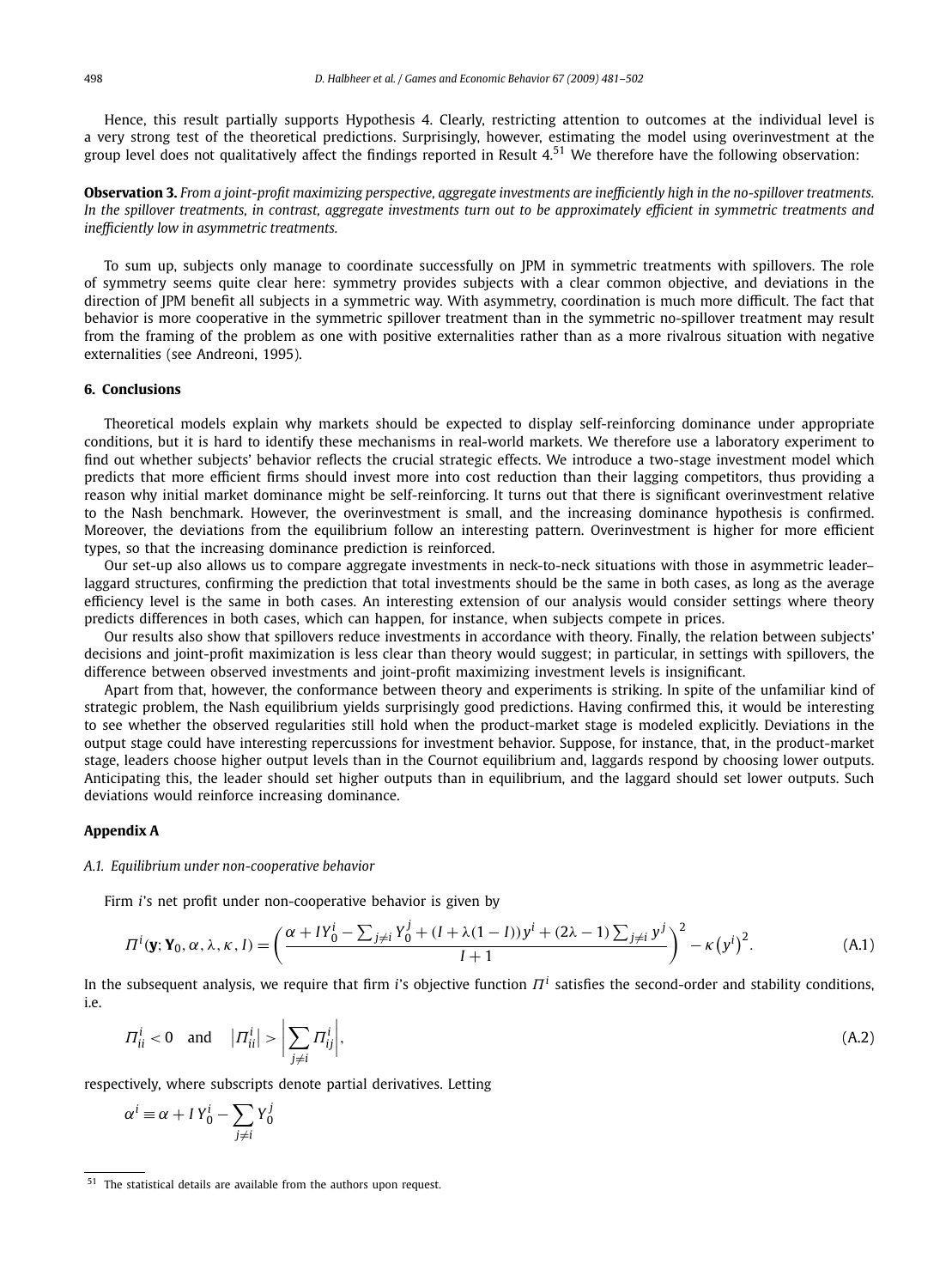in (A.1), firm *i*'s first-order condition reads

$$
\Pi_i^i = \frac{I + \lambda(1 - I)}{(I + 1)^2} \left( \alpha^i + (I + \lambda(1 - I))y^i + (2\lambda - 1) \sum_{j \neq i} y^j \right) - \kappa y^i = 0.
$$

Letting further

$$
\beta_1 = \left(\frac{I + \lambda(1 - I)}{I + 1}\right)^2 - \kappa, \qquad \beta_2 = \frac{(2\lambda - 1)(I + \lambda(1 - I))}{(I + 1)^2}, \quad \text{and} \quad \beta_3 = \frac{I + \lambda(1 - I)}{(I + 1)^2},
$$

firm *i*'s first-order condition may equivalently be rewritten as

$$
\beta_1 y^i + \beta_2 \sum_{j \neq i} y^j + \beta_3 \alpha^i = 0. \tag{A.3}
$$

Solving for *y<sup>i</sup>* yields

$$
R^i(\mathbf{y}^{-i}) = -\frac{\beta_3}{\beta_1}\alpha^i - \frac{\beta_2}{\beta_1}\sum_{j\neq i}y^j,
$$

which is firm *i*'s best-response function given that rivals invest **y**−*<sup>i</sup>* . Noting that *β*<sup>1</sup> = *Π<sup>i</sup> ii* and that *β*<sup>2</sup> = *Π<sup>i</sup> ij*, respectively, we may conveniently rewrite firm *i*'s reaction function as

$$
R^{i}(\mathbf{y}^{-i}) = \phi^{i} - \frac{\Pi_{ij}^{i}}{\Pi_{ii}^{i}} \sum_{j \neq i} y^{j}, \quad \text{with } \phi^{i} \equiv -\frac{\beta_{3}}{\beta_{1}} \alpha^{i}.
$$
\n(A.4)

Thus, using (A.2),

$$
\operatorname{sign}\left(\frac{\partial R^i(\mathbf{y}^{-i})}{\partial y^j}\right) = \operatorname{sign}(H_{ij}^i).
$$

 $\textsf{As} \, \, \textsf{sign}(\Pi^i_{ij}) = \textsf{sign}(\beta_2), \, \text{the} \, \, \textsf{fact} \, \, \textsf{that}$ 

$$
\frac{I + \lambda(1 - I)}{(I + 1)^2} > 0, \quad \text{for all } \lambda,
$$

 $\text{implies sign}(H_{ij}^i) = \text{sign}(2\lambda - 1).$ 

In matrix notation, the system of first-order conditions as given in (A.3) reads

$$
\begin{pmatrix}\n\beta_1 & \beta_2 & \cdots & \beta_2 \\
\beta_2 & \beta_1 & \ddots & \vdots \\
\vdots & \ddots & \ddots & \beta_2 \\
\beta_2 & \cdots & \beta_2 & \beta_1\n\end{pmatrix}\n\begin{pmatrix}\ny^1 \\
y^2 \\
\vdots \\
y^l\n\end{pmatrix} = -\beta_3 \begin{pmatrix}\n\alpha^1 \\
\alpha^2 \\
\vdots \\
\alpha^l\n\end{pmatrix},
$$

which we may conveniently rewrite as  $M**y** = -\beta_3 \alpha$ . Using the stability condition given in (A.2), which can be restated as |*β*1| *> (<sup>I</sup>* − <sup>1</sup>*)*|*β*2|, the matrix *<sup>M</sup>* has a dominant diagonal. Thus, *<sup>M</sup>* is nonsingular and *<sup>M</sup>*−<sup>1</sup> exists, whence follows that  $y = -M^{-1}\beta_3\alpha$ .

**Lemma A.1.** *The inverse of M is given by*

$$
M^{-1} = \frac{\beta_2}{(\beta_1 - \beta_2)(\beta_1 - \beta_2 + I\beta_2)} \begin{bmatrix} \frac{\beta_1}{\beta_2} + (I - 2) & -1 & \cdots & -1 \\ -1 & \frac{\beta_1}{\beta_2} + (I - 2) & \ddots & \vdots \\ \vdots & \ddots & \ddots & -1 \\ -1 & \cdots & -1 & \frac{\beta_1}{\beta_2} + (I - 2) \end{bmatrix}.
$$

**Proof.** Letting *I* denote the identity matrix, it suffices to show that  $M^{-1}M = I$ . For the diagonal elements, we obtain

$$
\frac{\beta_2}{(\beta_1 - \beta_2)(\beta_1 - \beta_2 + I\beta_2)} \left(\beta_1 \left(\frac{\beta_1}{\beta_2} + (I - 2)\right) - \beta_2 (I - 1)\right) = 1.
$$

Similarly, we obtain for the off-diagonal elements that

$$
\frac{\beta_2}{(\beta_1 - \beta_2)(\beta_1 - \beta_2 + I\beta_2)} \left( -\beta_1 + \beta_2 \left( \frac{\beta_1}{\beta_2} + (I - 2) \right) - (I - 2)\beta_2 \right) = 0. \quad \Box
$$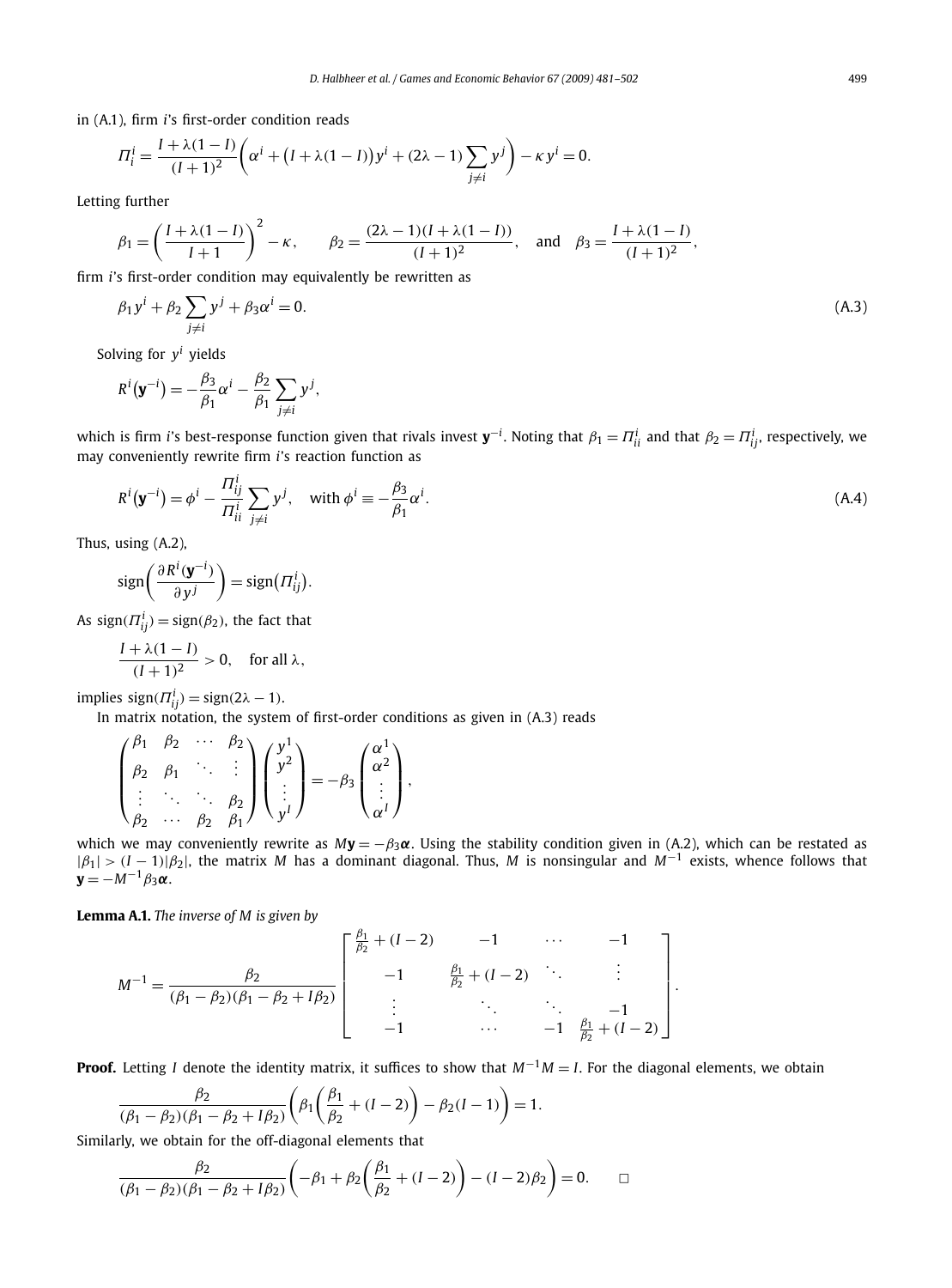*.*

Using Lemma A.1, firm *i*'s equilibrium investment can computed to be

$$
y^{i^*} = -\frac{\beta_2 \beta_3}{(\beta_1 - \beta_2)(\beta_1 - \beta_2 + I\beta_2)} \left( \left( \frac{\beta_1}{\beta_2} + (I - 2) \right) \alpha^i - \sum_{j \neq i} \alpha^j \right)
$$

Simplifying the term in brackets on the right-hand side yields

$$
\left(\frac{\beta_1}{\beta_2} + (I - 2)\right)\alpha^i - \sum_{j \neq i} \alpha^j = \left(\frac{\beta_1}{\beta_2} + (I - 1)\right)\alpha^i - \sum_i \alpha^i
$$

$$
= \left(\frac{\beta_1}{\beta_2} + (I - 1)\right)\left(\alpha + (I + 1)Y_0^i - \sum_i Y_0^i\right) - \left(I\alpha + \sum_i Y_0^i\right),
$$

so that firm *i*'s equilibrium investment can be rewritten as

$$
y^{i^*} = -\frac{\beta_3((\beta_1 - \beta_2)\alpha + (\beta_1 - \beta_2 + I\beta_2)(I + 1)Y_0^i - (\beta_1 + I\beta_2)\sum_i Y_0^i)}{(\beta_1 - \beta_2)(\beta_1 - \beta_2 + I\beta_2)}.
$$
 (A.5)

**Lemma A.2.** *Under* (A.2)*, both*

 $\beta_1 - \beta_2 < 0$  *and*  $\beta_1 - \beta_2 + I\beta_2 < 0$ *.* 

**Proof.** By (A.2),  $\beta_1 < 0$ . If  $\beta_2 \ge 0$ , we immediately have  $\beta_1 - \beta_2 < 0$ . If  $\beta_2 < 0$ ,

 $|\beta_1| > (I-1)|\beta_2| > |\beta_2| \iff -\beta_1 > -\beta_2.$ 

Thus,  $\beta_1 - \beta_2 < 0$ .

Similarly, if  $\beta_2 \leq 0$ , (A.2) implies  $\beta_1 + (I - 1)\beta_2 < 0$ . If  $\beta_2 > 0$ , we have

$$
|\beta_1| > (I-1)|\beta_2| \iff -\beta_1 > (I-1)\beta_2.
$$

Thus,  $\beta_1 + (I - 1)\beta_2 < 0$ . □

With Lemma A.2 in mind and noting that  $\beta_3 > 0$ ,  $y^{i^*} > 0$  if and only if the numerator of (A.5) is negative, i.e.,

$$
(\beta_1 - \beta_2)\alpha + (\beta_1 - \beta_2 + I\beta_2)(I + 1)Y_0^i - (\beta_1 + I\beta_2) \sum_i Y_0^i < 0, \quad \text{for all } i,
$$

or equivalently, if and only if

$$
\alpha > \frac{(\beta_1 + I\beta_2) \sum_{j \neq i} Y_0^j - (I\beta_1 + (I^2 - I - 1))Y_0^i}{\beta_1 - \beta_2}, \quad \text{for all } i.
$$

Thus, equilibrium investments are positive if and only if net demand  $\alpha$  is sufficiently large relative to the initial efficiency levels  $(Y_0^1, \ldots, Y_0^l)$ .<sup>52</sup>

*A.2. Proofs of Propositions 1–4*

**Proof of Proposition 1.** From (A.5), it follows that

$$
y^{i} - y^{j} = \frac{\beta_3 (I+1)}{\beta_1 - \beta_2} (Y_0^{j} - Y_0^{i}).
$$

As  $\beta_3 > 0$ , the claim follows from Lemma A.2. This completes the proof.  $\Box$ 

**Proof of Proposition 2.** (i) Let  $y \equiv \sum_i y^i$  denote aggregate investment. From (A.5), we obtain

$$
y = -\frac{\beta_3 (I\alpha + \sum_i Y_0^i)}{\beta_1 - \beta_2 + I\beta_2}.
$$

Hence, the numerator is determined by  $\sum_i Y_0^i$  only. This completes the proof. (ii) follows immediately from Proposition 1 and part (i) of this proposition.  $\Box$ 

<sup>52</sup> Note that in the case of symmetric firms with initial efficiency level  $Y \ge 0$ , the restriction on *α* boils down to *α* + *Y* > 0, or equivalently, to *α* > *c* − *Y*.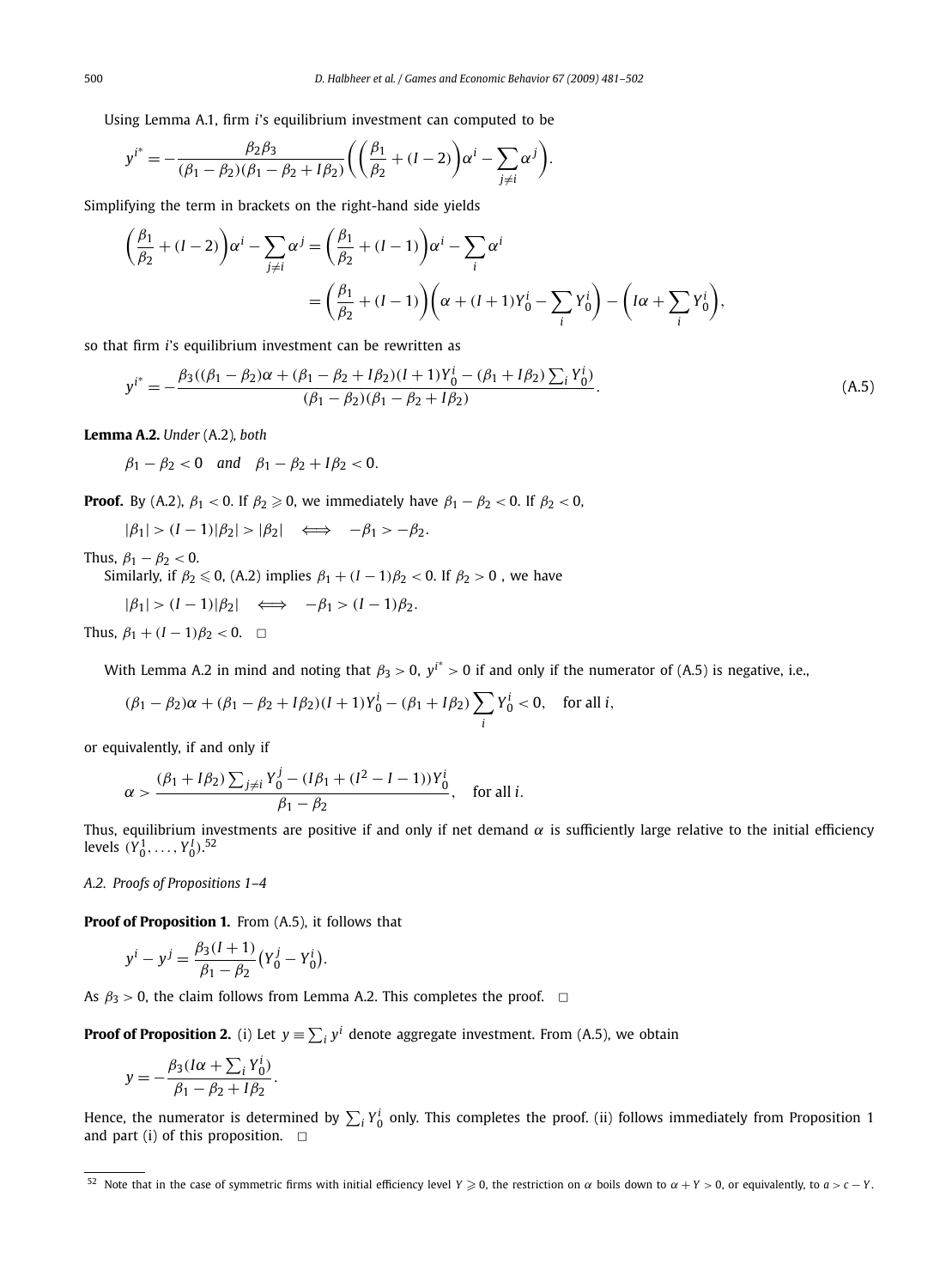**Proof of Proposition 3.** From the discussion in footnote 15, player *i*'s optimal investment  $y^{i^*} (\lambda = 0.5)$  is independent of rivals' actions. Note that condition (6) implies

$$
\frac{\partial \Pi^i(\lambda < 0.5)}{\partial y^i} > \frac{\partial \Pi^i(\lambda = 0.5)}{\partial y^i} > \frac{\partial \Pi^i(\lambda > 0.5)}{\partial y^i}.
$$

Hence, for arbitrary  $\lambda < 0.5$  and arbitrary actions of the competitors, the best response is above  $y^{i^*}(\lambda = 0.5)$ , whereas for arbitrary  $\lambda > 0.5$ , the best response is below  $y^{i^*}(\lambda = 0.5)$ . This completes the proof.  $\Box$ 

**Proof of Proposition 4.** We prove the statement for *λ* ∈ *(*0*.*5*,* <sup>1</sup>]. In a Nash equilibrium, *∂Π<sup>i</sup> (***y**∗*)/∂ <sup>y</sup><sup>i</sup>* = 0. Therefore,

$$
\frac{\partial \Pi(\mathbf{y}^*)}{\partial y^i} = \frac{\partial \Pi^i(\mathbf{y}^*)}{\partial y^i} + \sum_{j \neq i} \frac{\partial \Pi^j(\mathbf{y}^*)}{\partial y^i} = (I - 1)(2\lambda - 1) > 0,
$$

where the last two steps follow from Observation 1. As  $\frac{\partial \Pi(\mathbf{y}^*)}{\partial y^i} > 0$ , for all *i*, concavity implies  $\frac{\partial \Pi(\mathbf{y})}{\partial y^i} > 0$ , for all  ${\bf y} <$  **y** $^*$  . Thus no  ${\bf y} \leqslant$  **y** $^*$  can maximize the firms' joint profit, whence follows for all  $i$  that  $y^{i^{**}}(\lambda) > y^{i^*}(\lambda)$ . The proof for the case  $\lambda \in [0, 0.5)$  is analogous, and therefore omitted. This completes the proof.  $\Box$ 

#### **References**

- Aghion, Philippe, Harris, Christopher, Howitt, Peter, Vickers, John, 2001. Competition, imitation and growth with step-by-step innovation. Rev. Econ. Stud. 68 (236), 467–492.
- Andreoni, James, 1995. Warm-glow versus cold-prickle: The effects of positive and negative framing on cooperation in experiments. Quart. J. Econ. 110 (1), 1–21.
- Athey, Susan, Schmutzler, Armin, 2001. Investment and market dominance. RAND J. Econ. 32 (1), 1–26.
- Aydemir, Zava, Schmutzler, Armin, 2008. Small scale entry versus acquisitions of small firms: Is concentration self-reinforcing? J. Econ. Behav. Organ. 65 (1), 133–146.
- Brander, James A., Spencer, Barbara J., 1983. Strategic commitment with R&D: The symmetric case. Bell J. Econ. 14 (1), 225–235.
- Budd, Christopher, Harris, Christopher, Vickers, John, 1993. A model of the evolution of duopoly: Does the asymmetry between firm tend to increase of decrease? Rev. Econ. Stud. 60 (204), 543–573.
- Cabral, Luìs M.B., Riordan, Michael H., 1994. The learning curve, market dominance, and predatory pricing. Econometrica 62 (5), 1115–1140.
- Cox, James C., Friedman, Daniel, Gjerstad, Steven, 2007. A tractable model of reciprocity and fairness. Games Econ. Behav. 59 (1), 17–45.
- Cox, James C., Friedman, Daniel, Sadiraj, Vjollca, 2008. Revealed altruism. Econometrica 76 (1), 31–69.
- d'Aspremont, Claude, Jacquemin, Alexis, 1988. Cooperative and noncooperative R&D in duopoly with spillovers. Amer. Econ. Rev. 78 (5), 1133–1137.
- Dufwenberg, Martin, Kirchsteiger, Georg, 2004. A theory of sequential reciprocity. Games Econ. Behav. 47 (2), 268–298.
- Edlin, Aaron S., Rubinfeld, Daniel L., 2005. The bundling of academic journals. Amer. Econ. Rev. 95 (2), 441–446.

Falk, Armin, Fischbacher, Urs, 2006. A theory of reciprocity. Games Econ. Behav. 54 (2), 293–315.

Fehr, Ernst, Schmidt, Klaus M., 2006. The economics of fairness, reciprocity and altruism—experimental evidence and new theories. In: Kolm, S., Ythier, J.M. (Eds.), Handbook of the Economics of Giving, Altruism and Reciprocity, vol. 1. Amsterdam, North-Holland.

Fehr, Ernst, Tyran, Jean-Robert, 2001. Does money illusion matter? Amer. Econ. Rev. 91 (5), 1239–1262.

Fehr, Ernst, Tyran, Jean-Robert, 2005. Individual irrationality and aggregate outcomes. J. Econ. Perspect. 19 (4), 43–66.

Ferguson, Charles H., 2005. What's next for Google? Technol. Rev. 108 (1), 38–46.

Fischbacher, Urs, 2007. z-Tree: Zurich toolbox for ready-made economic experiments. Exper. Econ. 10 (2), 171–178.

- Fischbacher, Urs, Gächter, Simon, Fehr, Ernst, 2001. Are people conditionally cooperative? Evidence from a public goods experiment. Econ. Letters 71 (3), 397–404.
- Flaherty, Therese M., 1980. Industry structure and cost-reducing investment. Econometrica 48 (5), 1187–1210.
- Greiner, Ben, 2004. The online recruitment system ORSEE—a guide for the organization of experiments in economics. Max Planck Institute of Economics Discussion Paper 2003-10.
- Haltiwanger, John, Waldmann, Michael, 1985. Rational expectations and the limits of rationality: An analysis of heterogeneity. Amer. Econ. Rev. 75 (3), 326–340.
- Haltiwanger, John, Waldmann, Michael, 1989. Limited rationality and strategic complements: The implications for Macroeconomics. Quart. J. Econ. 104 (3), 463–484.
- Huck, Steffen, Normann, Hans-Theo, Oechssler, Jörg, 2004. Two are few and four are many: Number effects in experimental oligopolies. J. Econ. Behav. Organ. 53 (4), 435–446.

Isaac, Mark R., Reynolds, Stanley S., 1988. Appropriability and market structure in a stochastic invention model. Quart. J. Econ. 103 (4), 647–671.

- Jia, Panle, 2008. What happens when Wal-Mart comes to town: An empirical analysis of the discount retailing industry. Econometrica 76 (6), 1263–1316.
- Kocher, Martin G., Cherry, Todd, Kroll, Stephan, Netzer, Robert J., Sutter, Matthias, 2008. Conditional cooperation on three continents. Econ. Letters 101 (3), 175–178.
- Leahy, Dermot, Neary, Peter J., 1997. Public policy towards R&D in oligopolistic industries. Amer. Econ. Rev. 87 (4), 642–662.
- Levin, Richard C., 1988. Appropriability, R&D spending, and technological performance. Amer. Econ. Rev. 78 (2), 424–428.

Levine, David K., 1998. Modeling altruism and spitefulness in experiments. Rev. Econ. Dynam. 1 (3), 593–622.

Mason, Charles F., Phillips, Owen R., Novell, Clifford, 1992. Duopoly behavior in asymmetric markets: An experimental evaluation. Rev. Econ. Statist. 74 (4), 662–670.

Mason, Charles F., Phillips, Owen R., 1997. Information and cost asymmetry in experimental duopoly markets. Rev. Econ. Statist. 79 (2), 290–299.

Potters, Jan, Suetens, Sigrid, 2009. Cooperation in experimental games of strategic complements and substitutes. Rev. Econ. Stud. 76 (3), 1125–1147. Rabin, Matthew, 1993. Incorporating fairness into game theory and economics. Amer. Econ. Rev. 85 (3), 1281–1302.

Rassenti, Stephen, Reynolds, Stanley S., Smith, Vernon L., Szidarovszky, Ferenc, 2000. Adaption and convergence of behavior in repeated experimental Cournot games. J. Econ. Behav. Organ. 41 (2), 117–146.

Silipo, Damiano B., 2005. The evolution of cooperation in patent races: Theory and experimental evidence. J. Econ. 85 (1), 1–38. Spence, Michael, 1984. Cost reduction, competition, and industry performance. Econometrica 52 (1), 101–122.